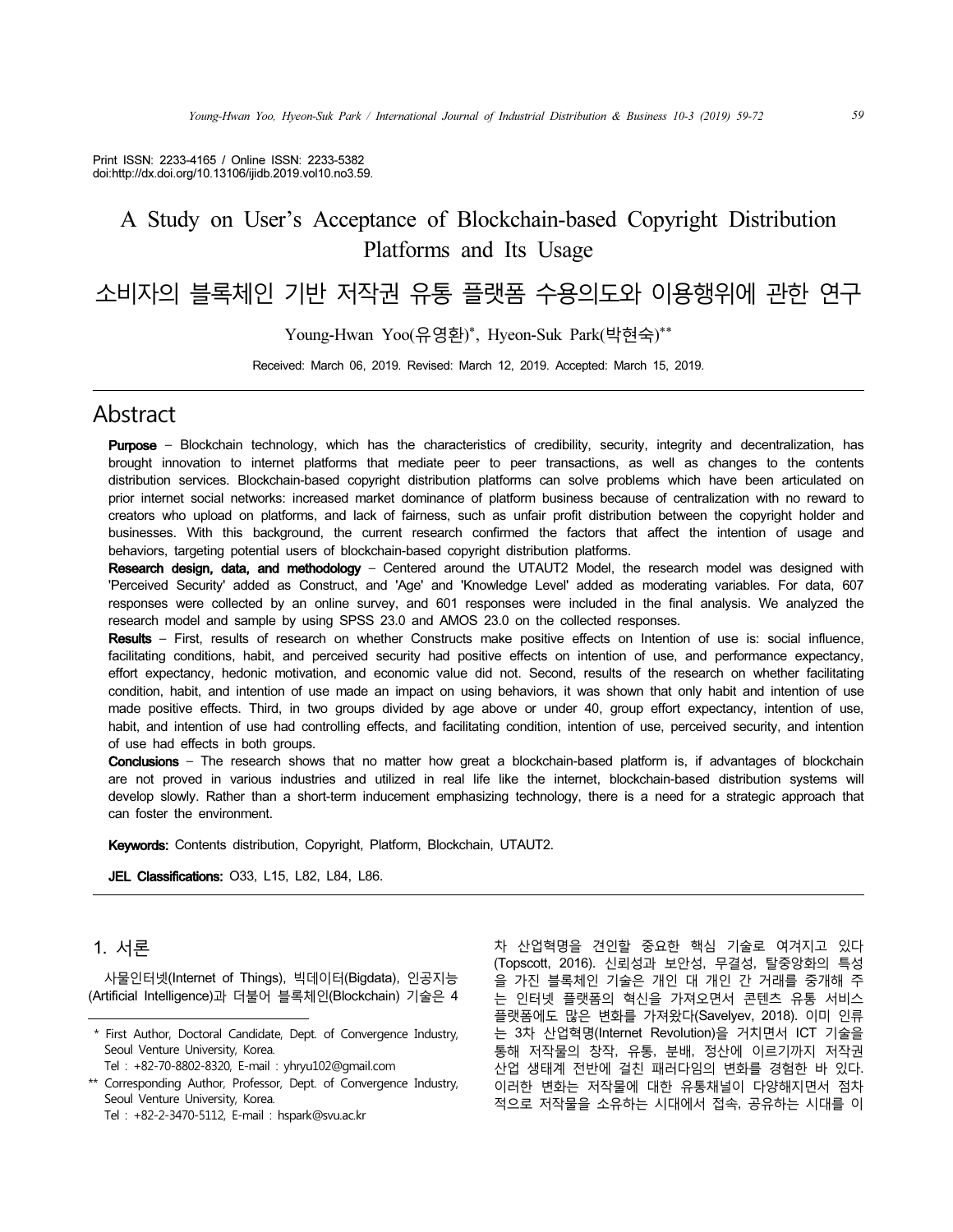끌었으며 소통과 협업에 의한 창작 구조가 형성되어 공동 창 작시스템도 활발해졌다. 그러나 저작물은 권리 관계의 복잡성 과 정보의 불확실성, 실시간 정보수집의 어려움을 갖고 있다. 이로 인해 신뢰성 저해, 특정 플랫폼의 시장 지배력 증대, 저 작물 유통 관행에서 빚어지는 불공정 행위, 저작권자와 사업자 간의 수익 분배 불균형과 같은 공정성 문제가 지적되어 오고 있다(Strabase Trend Report, 2016). 따라서 저작권 서비스에 참여하는 저작권자(창작자), 유통사업자들에게 그 혜택이 다시 돌아가는 선순환체계를 마련하여 저작권 산업의 성장과 활성 화에 기여할 수 있는 방안이 필요함이 제기되고 있다. 이러한 상황하에 블록체인 특성을 이용한 현재의 저작권 시스템을 대 체할 수 있는 연구와 기술 개발이 시도되고 있다. 실제 Blockai, TinEye, Mediachain 등은 예술작품, 원고, 사진 및 이 미지의 원본 작품을 소유권과 함께 등록하고 저작권의 침해를 방지하는 것을 지원하고 있다, 그리고 UjoMusic은 저작권자가 자신의 신원, 음악 및 라이선스를 관리하기 위해 이더리움 (Etherreum) 블록체인을 기반으로 한 스마트계약을 결합하여 소비자가 다양한 목적으로 음악을 라이선스할 수 있도록 한 서비스를 제공하고 있다. 이러한 서비스 이외에도 사진, 웹툰, 연재글, 일상의 글 등을 올리면서 보상을 받는 스팀잇을 비롯 해 다양한 콘텐츠 유통 플랫폼이 토큰 경제(Token Economy) 개념이 도입된 블록체인 기반 서비스 시스템으로 제공되고 있 는 상황이다.

이렇듯 블록체인 기반의 저작권 유통 플랫폼을 통한 콘텐츠 서비스가 일부 도입되고 있으나 여전히 블록체인을 활용한 유 통플랫폼 기술은 생소한 상황이다. 따라서 블록체인 기반의 저 작권 유통플랫폼의 확대를 위해 수용의도와 이용행위에 관한 연구가 필요함에도 불구하고 이에 관한 연구는 미흡한 상황이 다.

지금까지 블록체인 기술을 산업 전반에 확산시키기 위한 관 련 연구로는 블록체인 기술 수용에 관한 선행연구와 물류기업 을 중심으로 블록체인 기술 수용에 관한 연구, 의료산업에 블 록체인 기술수용에 관한 연구 등 주로 산업과 기업을 대상으 로 기술혁신 측면에서의 연구가 이루어진 정도이다. 그리고 디 지털 콘텐츠 분야에서는 저작권 보호와 관련한 연구나 산업 및 특허동향 등의 연구에서만 확인이 되는 등 매우 미흡한 실 정이다(Francisco & Swanson, 2018; Hoy, 2017; Slabodkin, 2018; Savelyev, 2018; Dutra, Tumasjan, & Welpe, 2018; Beck, Mülller-Bloch, & King, 2018).

따라서 과거 다른 기술기반 서비스에 대한 연구가 변화와 발전에 기여했던 것처럼 콘텐츠 유통 분야의 잠재적 이용자인 저작권자(창작자), 유통사업자, 콘텐츠 소비자가 블록체인 기술 을 수용함으로써 블록체인 기술 기반 서비스가 저작권유통 분 야에 확산될 수 있는 연구가 필요하다고 할 것이다.

이러한 측면에서 본 연구가 저작권 유통 플랫폼 시장에서의 새로운 정보시스템 도입 및 확대를 위한 연구라는 점에서 기 술수용모델을 활용한 연구를 실시하고자 한다. 이에 우선 정보 기술 수용에 관한 이론을 통합한 기술이론(UTAUT2)을 살펴본 후 이론적 근거와 연구의 차별성을 확보한 모델을 설계하고자 한다. 그리고 이를 저작권 유통플랫폼 시장에서의 블록체인 기 술의 수용의도와 이용행위에 미치는 영향에 대해 분석하고자 한다. 본 연구의 결과는 관련 분야의 연구자 및 실무자는 물론 이고 창작 활동이나 유통, 그리고 이용자 등 저작권 전반의 이 해관계자에 유용한 정보를 제공할 것이다.

## 2. 선행연구 고찰

2.1. 블록체인

#### 2.1.1. 블록체인 개념과 특성

2008년 10월 Satoshi Nakamoto(2008)에 의해 발표된 논문 "비트코인: P2P 전자화폐 시스템"은 기본적인 분산원장기술인 블록체인(수학, 암호학, 컴퓨터공학, 게임 이론의 획기적인 조 합의 결과물)에 기반을 둔 매우 혁신적인 결제 기술에 대한 논문으로써 디지털 화폐의 등장과 함께 디지털 경제와 실물경 제 모두에서 가치를 축적하고 교환하는 새로운 시스템 구축을 위한 첫걸음이었다(Klaus, 2018).

여기서 Satoshi Nakamoto(2008)는 블록체인을 기술 측면에 서 공개적으로 열람 가능한 분산 원장(Distributed ledger)을 유 지하는 백엔드 데이터베이스라 하였고, 비즈니스 측면에서 중 개자 없이도 개인(peer) 간의 거래・가치・자산 등을 이동시킬 수 있는 교환 네트워크(Exchange network)라 하였다. 그리고 법적 관점에서는 거래를 검증해줌으로 종전의 신뢰 보증 기관 을 대체하는 수단이라고 정의하였다. 이러한 세가지 측면의 정 의는 관점의 차이가 다소 있지만 상호 보완적이며, 블록체인 역량은 곧 기술+비즈니스+법이라고 할 수 있다(William, 2016).

Yang and Yang(2016)은 블록체인을 두 가지 접근 경로(기 술 관점, 비즈니스 관점)로 정의하였다. 기술 관점에서의 정의 는 '거래 기록에 대한 삭제의 우려 없이 블록에 영구적으로 보 존하고 차례로 연결하고 업데이트하여 보관한다'라는 뜻으로 써, 거래는 블록으로 구성된 저장소에 쌓으며, 거래된 블록들 을 체인으로 연결해 같이 업데이트(싱크)한다고 하였다. 비즈 니스 관점에서는 중개자(브로커 혹은 미들맨)나 보증기관 없이 개인과 단체의 가치, 자산을 신뢰성 있게 이동하고 거래할 수 있는 직거래 비즈니스라고 하였다.

블록체인은 다수의 참여자가 모든 이의 거래정보가 담긴 장 부(원장, Ledger)를 공유하며 관리하는 분산 데이터베이스 기 술로써, 각 블록은 이전 블록의 암호화 해시, 타임 스탬프 및 거래 데이터를 포함하고 체인 형태로 두 블록을 연결하여 장 부를 암호화해 거래 내역을 위・변조할 수 없게 만드는 것이 특징이다. 블록체인 분산 데이터베이스는 P2P(peer-to-peer) 네트워크와 분산 타임 스태핑 서버를 사용하여 자율적으로 데 이터를 저장・관리 함으로써 블록체인은 데이터가 중앙 집중식 으로 유지되는 데에 따른 여러 위험 요인에서 벗어날 수 있게 한다. 블록체인 기술의 특징은 위・변조나 이중 지불의 방지, 검증 가능한 디지털 정보 생성 및 전송, 탈중앙화된 분산원장 기술에 의한 불변성, 투명성 보장 등으로 요약해 볼 수 있다 (Klaus, 2018).

블록체인에 관한 연구는 근래에 급증하고 있다. 지금까지 블록체인의 기술적 연구(Sun, Wang, & Wang, 2018; Jim, 2019; Herlihy, 2019) , 블록체인 도입 정책 및 법적 과제 연구 (Savelyev, 2018; Beck et al., 2018; Daj, 2018; Rodrigues, 2018), 블록체인 동향 및 사례에 관한 연구(Miau & Yang, 2018, Devlin, 2017), 그리고 블록체인 기반의 정보시스템 수 용에 관한 연구(Dudek, 2017; Francisco & Swanson, 2018;) 등을 확인할 수 있었다.

#### 2.1.2. 블록체인 기술과 산업 동향

비트코인이 등장한 지 10년이 지난 지금, 이제는 개인간 거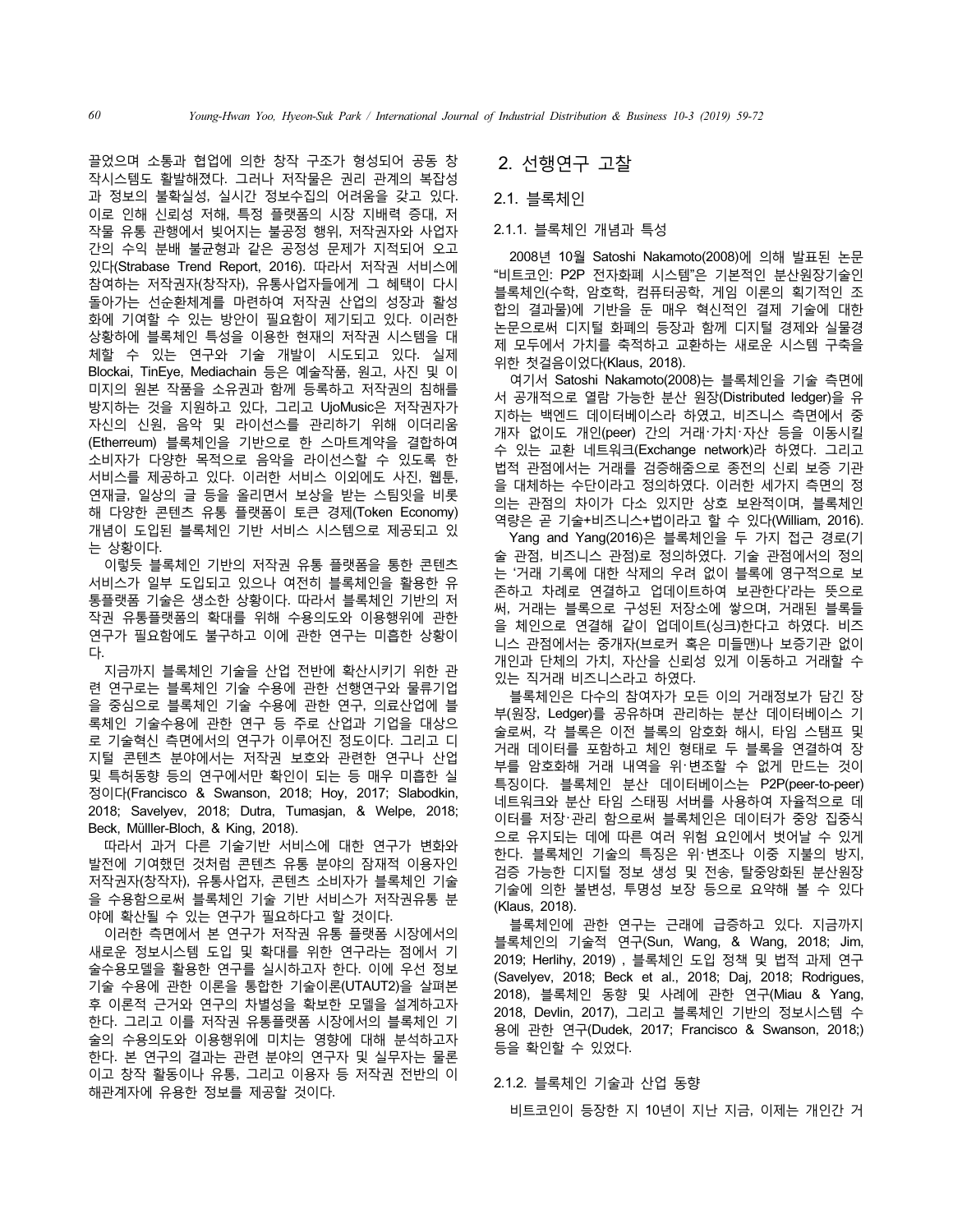래뿐만 아니라 앱서비스(DApp)까지도 중개자 없이 공급자와 수요자를 연결해 주는 이더리움(Ethereum)과 이오스(EoS) 등 다양한 블록체인 플랫폼이 등장했다. 그리고 블록 생성을 위한 해쉬 연산 수행에서의 작업증명(PoW)에 따른 해쉬 파워 소모 문제를 개선한 지분증명(PoS) 방식, 그리고 P2P 네트워크상에 서 중앙 집중화의 장점을 일부 도입하여 네트워크 운영 비용 최소화(대역폭, CPU 등)와 성능 극대화를 가져오게 한 위임 지분증명(DPoS, Delegated Proofof of Stake) 방식으로 이오에 스(EoS)가 출현하였다. 그리고 2018년 6월에는 이더리움에서 벗어나 메인넷(main network)을 오픈하였다.

블록체인 과학연구소의 설립자인 Melanie Swan(2015)은 그 의 저서 'Blockchain – BLUEPRINT FOR A NEW ECONOMY' 에서 블록체인 패러다임을 크게 3단계로 나누어 블록체인 1.0 단계를 블록체인이 비트코인을 통해 통화화폐로서 활용되는 단계, 블록체인 2.0 단계는 스마트계약(Smart Contracts), 스마 트자산(Smart Property), Dapps(distributed applications), DAO/DAC(Decentralized autonomous organization/corporation) 기술을 추가하였다. 그리고 블록체인 3.0 단계는 사회 전반에 블록체인 기술이 적용되는 상황으로, 자연스럽게 기존의 인터 넷 사용 패턴을 포용하면서 사회 전반에 걸쳐 큰 변화를 가져 올 것이다.

또한, 처리시간 지연에 대한 문제점을 해결하기 위해 합의 알고리즘의 변화, DAG(Directed Acrylic Graph)를 기반으로 한 분산장부관리 기술의 등장과 하드포크 방지를 위해 블록체인 내 자체 의사결정 합의 기능을 탑재한 Cardano 플랫폼의 대 두 등 기술적 기능도 향상되고 있다(Devlin, 2017). 지금까지 제시한 블록체인의 단계를 아래 Figure 1로 제시하였다.

| 1.0           | Blockchain as currency                                                                                                                                                                                                                                                                                                                                                                                                                                                                                                                              |
|---------------|-----------------------------------------------------------------------------------------------------------------------------------------------------------------------------------------------------------------------------------------------------------------------------------------------------------------------------------------------------------------------------------------------------------------------------------------------------------------------------------------------------------------------------------------------------|
| Bit-<br>coin  | Public distributed ledger, consent algorithm<br>- Decentralized, transparent<br>- Opening of digital currency era through bitcoin<br>Limitation<br>- Impractical expandability on limited areas such as financial<br>transactions, slow transaction speed                                                                                                                                                                                                                                                                                           |
| 2.0           | Providing smart contract platform                                                                                                                                                                                                                                                                                                                                                                                                                                                                                                                   |
| Fther-<br>eum | Intelligence through smart contracts<br>- Autorun contract among users by programming<br>- Make various contract without intervention of third party<br>that will provide credibility or execute the contract<br>- Users freely make contract by programming<br>- Develop DAppthat can be used on various businesses<br>Limitations<br>- Decision making problem - Hard Fork PoW<br>- Limited transaction capacity                                                                                                                                  |
| 3.0           | Decision making and expansion of business area                                                                                                                                                                                                                                                                                                                                                                                                                                                                                                      |
| Ada.<br>Fos.  | Load inside decision making function<br>- Provide inside consent drawing function between virtual<br>currency owners<br>Improved technical functions<br>- Minimize power consumption with PoSconsent algorithm<br>- Emergence of new distributed ledger technology such as<br>Tangle<br>- Block creation cycle improved -> Minimize hard fork<br>Apply blockchain on the society at large<br>- Realize hyperconnected society such as government policy,<br>medical treatment, transportation, sports/arts, IoT<br>- Perform the role of governance |

Figure 1: Evolution of Blockchain(Devlin, 2017)

세계경제포럼(WEF)보고서는 '2025년에는 전 세계 GDP의 10%가 블록체인에 의해 발생할 것'이라고 전망한 바 있다. 시 간과 비용을 절감하면서 참여자 간의 직접적 가치 이전을 가 능하게 하는 블록체인 기술은 이제 여러 산업에 적용되기 시 작했다. 블록체인이 산업에 적용되고 있는 사례를 살펴보면, 블록체인 전자정부(Estonia), 정부 문서의 관리(Dubai), 금융 공급망 솔루션 개발(India), 식음료 운송판매 추적 시스템 적용 (Wallmart), 돈육 추적 파일럿 프로그램 운영(China), 물류 계 약・선적・운반 과정(muskline) 등이 있다(bitnation, 2014).

국내의 경우, 신한은행과 우리은행이 일본 SBI그룹과의 제 휴를 통해 리플(Ripple) 기반의 한・일 양국 간 해외송금 시스 템을 구축하여 송금시간과 수수료 절감을 시도하였으며, 카카 오페이는 블록체인 기술을 적용하여 공인인증서를 대체할 수 있는 인증서비스를 상용화하였다. 국내 비금융권에서는 SK C&C가 '블록체인 물류 서비스'를 개발해 선주, 육상 운송업자, 화주 등 물류 관계자가 P2P 네트워크로 물류정보를 공유 및 관리할 수 있는 서비스를 제공하고 있다. 삼성SDS도 자체 개 발한 블록체인 플랫폼 '넥스레저'를 적용해 블록체인 기반 신 분증 관리와 지급 결제 서비스를 상용화했다. 공공 서비스 부 문에서는 2017년 2월 경기도가 주민제안 공모사업인 '따복'에 블록체인을 적용해 투표를 시행했으며, 한국예탁결제원은 발행 회사 간의 전자투표에 스마트 계약 적용 및 참여기관 간 투표 결과의 분산 합의 원장(DLT)을 구현함으로써 위・변조 방지 효 과를 검증하는 사업을 완료(2017.12, 기간 3개월)하였다 (BoanNews, 2017).

#### 2.1.3. 블록체인 보안성

정보보안의 3대 요소인 기밀성(Confidentiality), 무결성 (Integrity), 가용성(Availability)이 블록체인 보안에서는 첫째, 블 록체인 네트워크 접속에 의해 누구든지 데이터를 볼 수 있는 '투명성 보장', 둘째, 수백에서 수천 대의 컴퓨터들이 참여하는 노드 중 일부에 장애가 발생하더라도 전체 블록체인 네트워크 가 중단되지 않는다는 '가용성 보장', 셋째, 각 거래에 대한 해 쉬와 이전 블록에 대한 해쉬와 각 노드의 합의를 통해 생성된 블록체인에서 데이터 변경 불가능한 '무결성 보장'으로 정리된 다(Yoon, 2018).

블록체인 네트워크 상에서의 보안은 기본적으로 암호학에 기초하여 해시, 키, 디지털 서명의 세 가지 기본 개념으로 이 루어져 정보의 수정 여부를 확인 없이 단지 해시 코드를 이용 한 암호학을 통해 검증한다. 공개 키와 개인 키의 조합으로 해 독 가능・불가능의 권한을 부여하며, 메시지나 문서의 진위 여 부를 디지털 서명이라는 수학적 계산을 통해 알 수 있게 한다 (Buteri, 2014).

그렇지만 블록체인의 보안성이 기존의 정보시스템에에서 누 려보지 못했던 보안의 안전성이 보장된다 하더라도 합의 알고 리즘에 의한 거래 승인 방식을 대하는 소비자들은 블록체인의 보안성에 대해 끊임없이 의구심을 제기할 것이고 적응의 기간 은 또한 꽤 오래 걸릴 수도 있을 것이다(William, 2017). 따라 서 블록체인 기반의 정보서비스의 수용 연구에서 소비자가 보 안에 관한 특성을 인지하고 있는지에 관한 필요성은 당연히 존재한다. Dudek(2017)은 교육영역에서의 블록체인 수용 가능 성에 관한 연구에서 블록체인 보안성을 강조하였고, Karame (2018)은 개인정보와 블록체인 간에 보안성의 영향을 연구을 연구하였다. 이렇듯 블록체인에 관한 선행연구에서 보안성은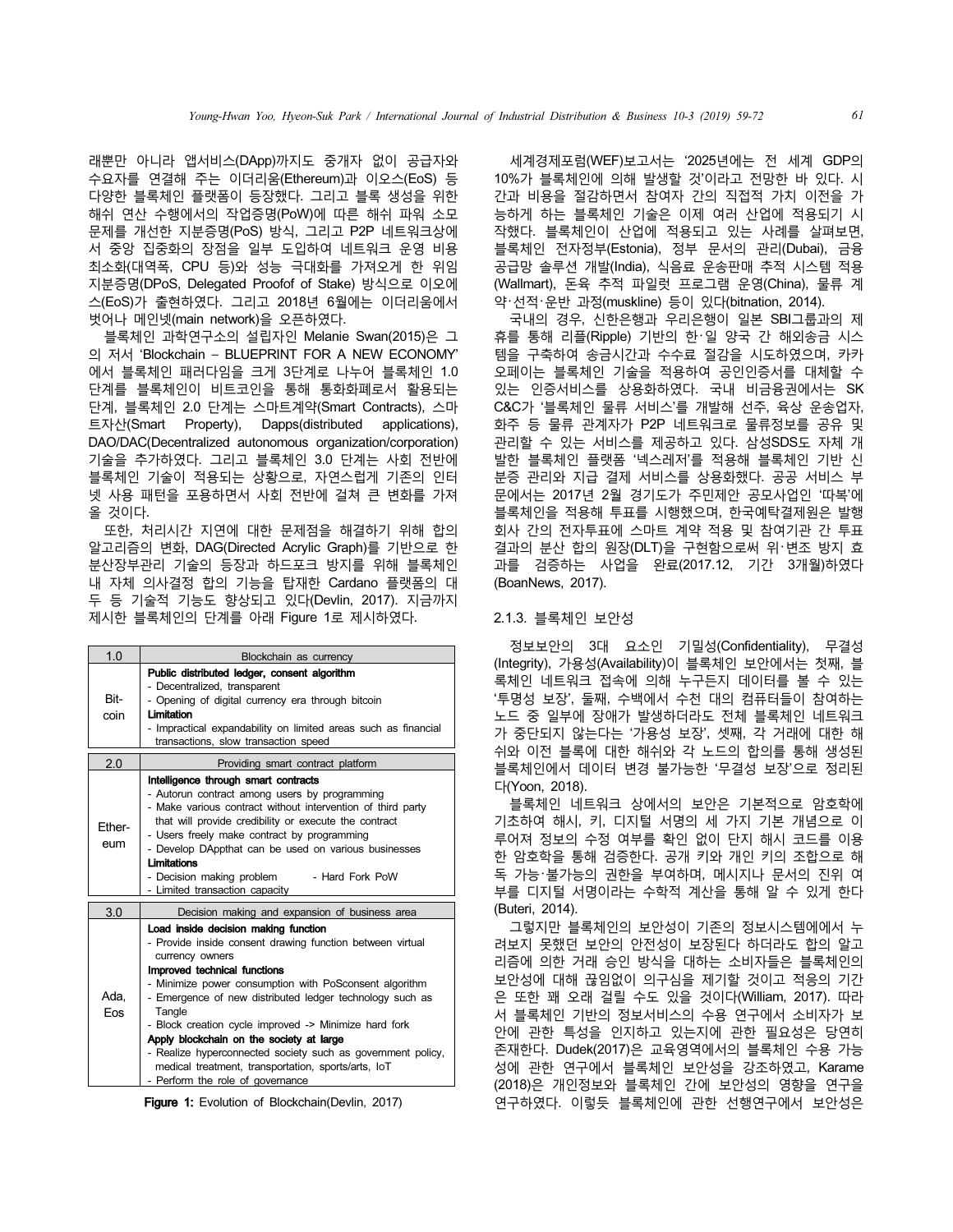외부 해킹, 정보 유출 또는 악용, 데이터 보호 정도를 정의하 고 있고, 블록체인 특성에 보안성을 포함시켜 연구되어 오고 있다.

#### 2.2. 블록체인 기반 저작권 유통 플랫폼

#### 2.2.1. 저작권 유통 플랫폼

저작권 유통 플랫폼은 정부 주도의 저작권 권리 통제 측면 에서 저작권의 불법 유통과 불공정한 배분 문제를 해결하기 위해 법・규정 제도 및 시스템 도입, 관련 기술 개발 등의 끊 임없는 노력이 지속되고 있다(Savelyev, 2018). 소비자의 피해 구제를 목적으로 한 콘텐츠거래사실인증제도(「콘텐츠산업진흥 법 제21조」, 2010년 12월 개정)는 콘텐츠 사업자간 거래인증 사업 전반으로 사업의 범위가 확대되어 콘텐츠의 유통에서 투 명성과 공정성, 효율성을 위해 콘텐츠 서비스 거래내역에 대 한 확인・증명의 기능을 하게 되었다. 한국저작권위원회는 이 용허락의 계약 체결을 지원하는 서비스 플랫폼으로 디지털저 작권거래소(KDCE, Korea Digital Copyright Exchange)를 구축 하여 운영하고 있고, 한국저작권보호원은 2017년부터 저작권 OK 제도를 도입하여 합법 저작물 판매・유통을 유도하는 건전 한 선순환 저작물 생태계 조성에 힘쓰고 있다 (https://www.copyrightok.kr, 2018).

민간 유통사업자의 저작권 유통 플랫폼은 인터넷 공간에서 이루어지는 온라인 플랫폼으로써 서비스 공급자(Service Provider, 주로 인터넷 포털 사업자)들이 대리중개업자의 법적 지위로 콘텐츠 중개자 역할을 담당한다. 이동통신 사업자는 모 바일 플랫폼(스마트 플랫폼)으로 스마트폰 운영체제를 사용하 는 소비자를 대상으로 콘텐츠를 제공하는 서비스 모델로, SNS 사업자는 스마트 플랫폼에 오픈마켓 비즈니스 모델을 결합한 소셜 플랫폼(페이스북, 카카오톡 등)을 통한 콘텐츠 소비형 서 비스 모델을 갖추고 있다(Lee & Shim, 2013).

#### 2.2.2. 블록체인 기반 저작권 유통 플랫폼

블록체인 기술은 이제까지 없던 탈중앙화된 컴퓨팅 환경으 로 저작권 유통에 있어서 일대 변혁을 가져와 창작자가 직접 소비자와 콘텐츠 거래를 할 수 있게 하고, 그 사이에 중개자가 필요치 않게 된다. 이러한 블록체인 기술을 기반으로 한 저작 권 유통 플랫폼은 분산 원장, 스마트 계약 등의 블록체인 핵심 기술을 적용한 콘텐츠 유통 서비스 환경을 제공한다(Klaus, 2018). 그리고 저작권 보호 및 거래기록의 투명화와 함께 중 개자의 개입을 최소화하고 사전에 설정된 저작권 분배율에 맞 게 블록체인 프로그램에 의해 신속하게 자동으로 정산・분배가 이루어져 이해관계자 간의 공정한 수익 배분을 통한 신뢰 형 성 및 창작 활동을 촉진하고 콘텐츠 유통 시장을 발전시킬 수 있는 혁신적인 서비스 환경을 제공한다.

## 2.3. UTAUT2

ICT기술의 급속한 발전에 힘입어 산업은 점차 융합되고 혁 신적인 매쉬업(Mash-up) 서비스 모델로 진화되어 가고 있다. 이러한 시대적 흐름 속에 새로운 정보기술이 발생하고 이를 수용하기 위한 다양한 연구가 진행되고 있다.

새로운 정보기술을 수용하고 확산시키고자 연구자들은 기술 수용모형(TAM)과 함께 합리적 행동이론(TRA), 계획된 행동이

론(TPB)을 활용하여 다양한 연구를 진행하였다. 하지만 기술 수용모형은 새로운 기술의 수용을 설명하기에는 과도하게 단 순화되었고 다른 연구자들에 의하여 추가된 여러 외부 변수 간의 관계에서 객관성과 일반화가 결여되는 문제점을 극복하 기 위하여, Venkatesh, Morris, Davis and Davis(2003)은 기술 수용이론(Technology Acceptance Model, TAM)을 비롯하여 합 리적 행동이론(Theory of Reasoned Action, TRA), 계획된 행 동이론(Theory of Planned Behavior, TPB), 동기유발이론 (Motivational Model, MM), PC활용이론(Model of Personal Computer Utilization, MPCU), 혁신확산이론(Innovation Diffusion Theory, IDT), 사회인지이론(Social Cognitive Theory, SCT), TAM-TPB혼합이론(Combined TAM-TPB)이 포함된 총 8 개의 이론을 결합한 통합기술수용이론(Unified Theory of Acceptance and Use of Technology, UTAUT)을 제시했다. UTAUT 이론에는 성과기대(Performance expectancy), 노력기 대(Effort expectancy), 사회적영향(social influence)의 3개 변수 가 기술 수용의도에 직접적인 영향을 주고, 촉진조건 (Facilitating conditions)과 수용의도(Intention of use)는 기술의 이용행위(using behavior)를 결정하게 될 변수로 구성되어 있 다. 그리고 성별(Gender), 나이(Age), 경험(Experience), 사용의 자발성(Voluntariness of Use)의 4개 변수가 추가되어 조절효 과에 영향을 주도록 하여 기존의 기술 수용모형에 대한 설명 력을 높였다.

기존의 기술수용모델(TAM)을 비롯한 8가지 이론에서 정보 기술의 수용의도에 미치는 영향이 17~53%의 설명력을 보이는 반면에 UTAUT에서의 설명력은 70%에 이르는 것으로 나타나 여러 분야의 새로운 기술 도입에서 기술 수용과정을 보다 높 게 설명하는 측정도구라 할 수 있다(Venkatesh et al., 2003). 그리고 UTAUT는 기술의 수용 여부를 조직 내 구성원에 관점 을 둔 연구모델이지만 확장된 통합기술 수용모델(Extended United Theory of Acceptance and Use of Technology, UTAUT2)은 일반 사용자까지 고려된 모델이다. UTAUT2에는 UTAUT에 포함된 네 가지 설명변수 즉, 성과기대, 노력기대, 사회적 영향, 촉진조건을 소비자 환경에 적용될 수 있도록 재 정의하였으며, 이에 경제적 가치(price value), 오락적 동기 (hedonic motivation), 습관(habit)의 3가지 설명변수를 추가함 으로써 설명력이 수용의도에 74%, 이용행위에 52%로 높아졌 다는 평가를 받고 있다(Venkatesh, Thong, & Xu, 2012).

특히 촉진조건이 기존 기술 통합수용모델(UTAUT)에서 수용 의도에 직접적인 영향을 미치지 않고 이용행위에 직접 영향을 미치는 것에 반해 확장된 통합기술수용모델(UTAUT2)에서는 수용의도와 이용행위 모두에 영향력이 미치는 것으로 수정하 였으며, 수용의도에 대해 더 높은 설명력을 갖는다는 것을 보 여준다. 지금까지 UTAUT2에 대한 연구는 모바일 지불(Wu & Lee, 2017), 인터넷전문은행(Jeung, 2017), 온라인 스포츠 미 디어(Hyun, 2016), 헬스케어 앱(Yuan, Kanthawala, & Ma, 2015), 이러닝 시스템(Wrycza, Marcinkowski, & Gajda, 2017; El-Masri & Tarhini, 2017) 등 새로운 기술 및 서비스 연구에 널리 활용되어 왔다. 이처럼 UTAUT2는 UTAUT보다 확장한 더 넓은 영역의 연구에 사용할 수 있으며, 조직 내뿐 아니라 개인 소비자 대상의 연구에도 UTAUT2 모델을 적용할 수 있 다. 따라서 본 연구에서도 연구대상이 조직내 구성원이 아닌 저작권 유통 플랫폼 콘텐츠 이용을 하는 일반 사용자를 대상 으로 한다는 점에서 UTAUT2가 보다 적합하다고 판단하였다.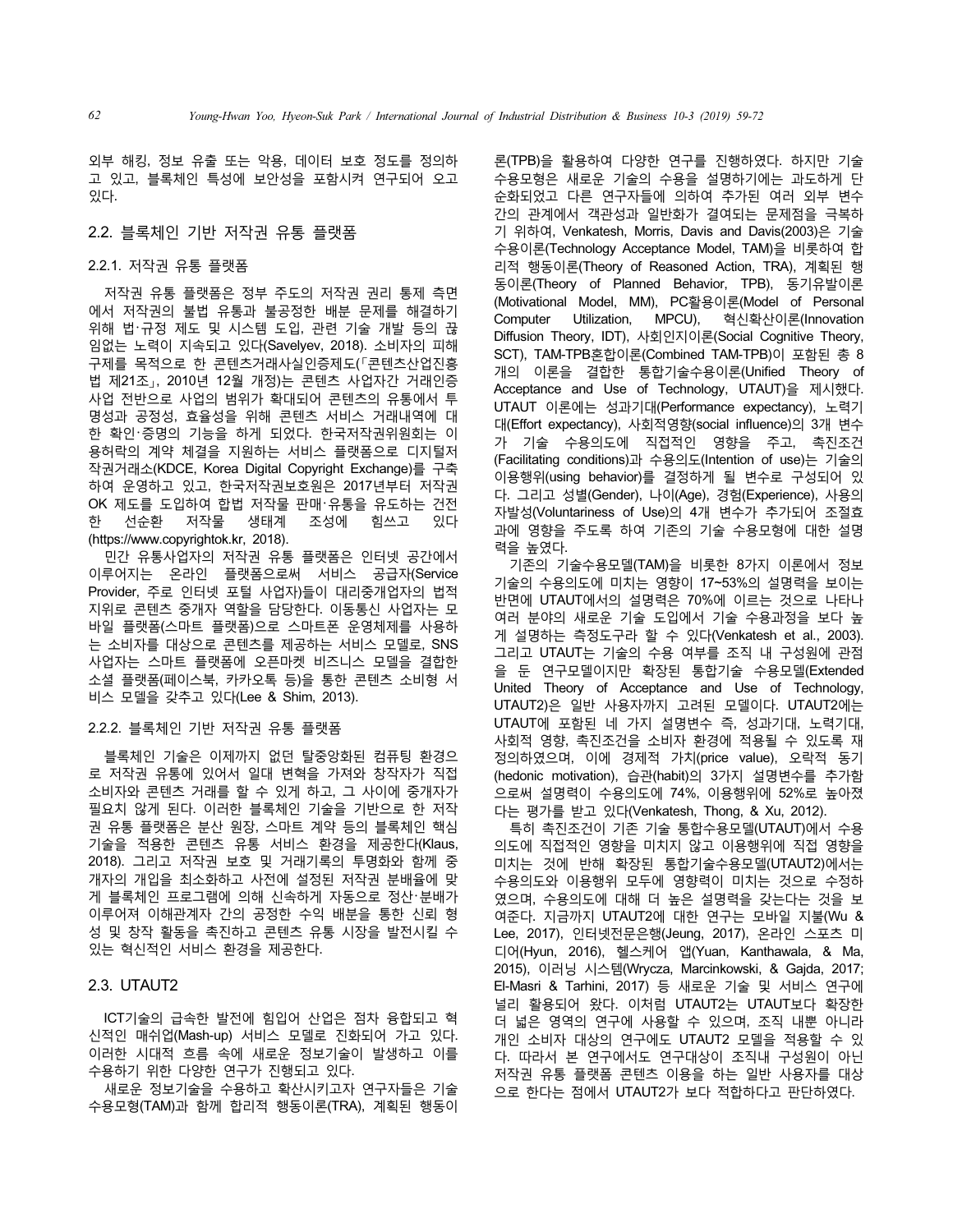## 3. 연구방법론

## 3.1. 연구모형

본 연구는 UTAUT2 모형을 기반으로 하여 블록체인을 이미 인지하고 있는 일반인을 대상으로 블록체인 기반 저작권 유통 플랫폼의 수용의도와 이용행위의 영향 요인들을 분석하고자 하였으며, 일부를 본 연구의 특성에 맞게 변형하여 연구모형을 제시하였다. 연구모형은 Figure 2와 같다. 본 연구모형에는 총 14가지 가설을 포함한다.

본 연구의 특성상 연구자는 중요한 인지된 보안성 (Perceived Security)을 Construct(잠재요인)로 연구모형에 추가 하였고, 통제변수로 Venkatesh et al.(2012) 연구에서 사용된 연령, 성별, 경험의 조절변수 중에 성별을 제외시켰고, 경험 대신에 블록체인 지식수준으로 대체하였다.



Figure 2: Research Model

### 3.2. 연구가설 설정

#### 3.2.1. UTAUT2 요인과 수용의도

지금까지 다양한 분야에서 UTAUT2 모형을 통해 해당 기술 에 관한 소비자의 수용의도와 이용에 관한 요인이 연구되어 왔다(Elvira & Ragil, 2016; Wu & Lee, 2017; El-Masr & Tarhini, 2017; Jeung, 2017). 그러나 아직까지 블록체인 기술 을 기반으로 한 저작권 유통 서비스의 수용 요인을 탐색하는 연구는 부족한 실정이다. 블록체인 기반의 콘텐츠 관련 플랫폼 은 탈중앙화의 이점을 강조하며 속속 출시되어 일반 사용자에 노출이 가속화되고 있다. 그리고 산업 전반에서의 4차 산업혁 명 붐과 맞물려 초기 블록체인에 관한 대중의 부정적 시각도 서서히 거두어지면서 가입자 수의 증가율 상승으로 이어지고 있다. 이러한 시점에 블록체인 기반 저작권 유통 플랫폼의 확 대를 위한 블록체인의 특성을 확인한다면 서비스 제공자나 이 용자들에게 유용한 정보를 제공할 수 있을 것이다. 이러한 측 면에서 본 연구의 대상과 목적에 맞게 UTAUT2를 일부 수정 하여 연구모형을 Figure 1과 같이 수용과정을 크게 8가지 관

점에서 탐구하고자 한다. 본 연구에서는 기존 UTAUT2의 7가 지 변수인 성과기대, 노력기대, 사회적 영향, 촉진조건, 쾌락적 동기, 경제적 가치, 습관에 인지된 보안성을 추가하여 수용과 정을 설명하고자 한다.

먼저 블록체인 기반 저작권 유통 플랫폼은 기존의 중앙화된 콘텐츠 플랫폼에서 문제점으로 제기되어온 창작자, 유통사업자 간 불공평한 보상(분배정산) 문제, C2C를 비롯한 콘텐츠 활동 에서의 창작물 권익 보호 등 새로운 변화의 욕구를 블록체인 기술이 가져다줄 것으로 기대되면서 태동되었다. 그리고 저작 권 유통 구조 자체의 변화를 갈망해 온 사용자의 욕구에 대한 기대는 블록체인 기술 특성 상 기본적으로 충족시킬 수 있을 것으로 예상된다. Venkatesh et al.(2003)는 성과기대를 "기술 의 사용은 소비자가 어떤 행위를 수행함에 있어서 소비자들에 게 이익을 제공하는 정도"라고 정의하였으며, 수용의도에 긍정 적인 영향을 주는 것으로 보고하였다. 이에 본 연구에서도 다 음과 같은 가설 설정이 가능할 것이다.

#### H1-1: 성과기대는 수용의도에 정(+)의 영향을 미칠 것이다.

사용자는 새로운 기술이 자신이 달성하고자 하는 목적에 도 움이 된다 하더라도 기술을 사용하는 데 있어 어렵다고 느낀 다면 수용의도는 감소할 수 밖에 없다. 기술수용모델(TAM)에 서 지각된 이용 용이성이 "개인이 특정 시스템을 사용할 때 특별한 노력 없이도 이용할 수 있을 것이라고 믿는 정도"로 정의된 지각된 이용 용이성(Davis, 1989; Davis, Bagozzi, & Warshaw, 1989)이 UTAUT2 모형에서 노력기대로 재정의 되 어져 "소비자들이 기술을 쉽게 이용할 수 있다고 믿는 정도"의 설명변수로 연구에 활용되고 있다. 블록체인 기반 저작권 유통 플랫폼은 사용자 인터페이스(UI)가 기존의 웹이나 앱 어플리케 이션을 접하는 것과 별반 다르지 않은 구조로 되어 있다. 따라 서 기술 자체의 차이 보다는 기술 사용능력이 개개인마다 다 를 수 있으며 이러한 서비스 이용과정이 쉽다고 믿는 이용자 일수록 서비스를 이용할 의향이 높을 것으로 예상할 수 있다 (Moore & Benbasat, 1991). 이에 본 연구에서는 노력기대가 수용의도에 미치는 영향을 살펴보고자 다음과 같은 가설을 설 정하였다.

#### H1-2: 노력기대는 수용의도에 정(+)의 영향을 미칠 것이다.

사회적 영향은 개인이 특정 행동을 할 것이라고 주변 사람 들이 생각하는 것에 대한 개인의 인식을 의미하며 행동의도에 도 직접적인 영향을 준다는 것을 의미한다(Thompson, Higgins, & Howell, 1991). Venkatesh et al.(2003, 2012)는 사회적 영 향을 "주변의 중요한 타인들(가족, 친구 등)이 특정한 기술을 소비자가 사용해야만 한다고 믿는 것을 인지하는 정도"로 정 의하였다. 이를 본 연구에서는 개인이 블록체인 기반 저작권 유통 플랫폼을 통해 콘텐츠를 접하는 것을 주변 사람들이 긍 정적으로 생각할 것으로 인식할수록 기술수용에 긍정적으로 작용될 것으로 예상할 수 있다. 이런 이유로 사회적 영향이 수 용의도에 미치는 영향을 살펴보고자 다음과 같은 가설을 설정 하였다.

H1-3: 사회적 영향은 수용의도에 정(+)의 영향을 미칠 것이다. Venkatesh et al.(2003)는 촉진조건을 "개인이 행위를 이행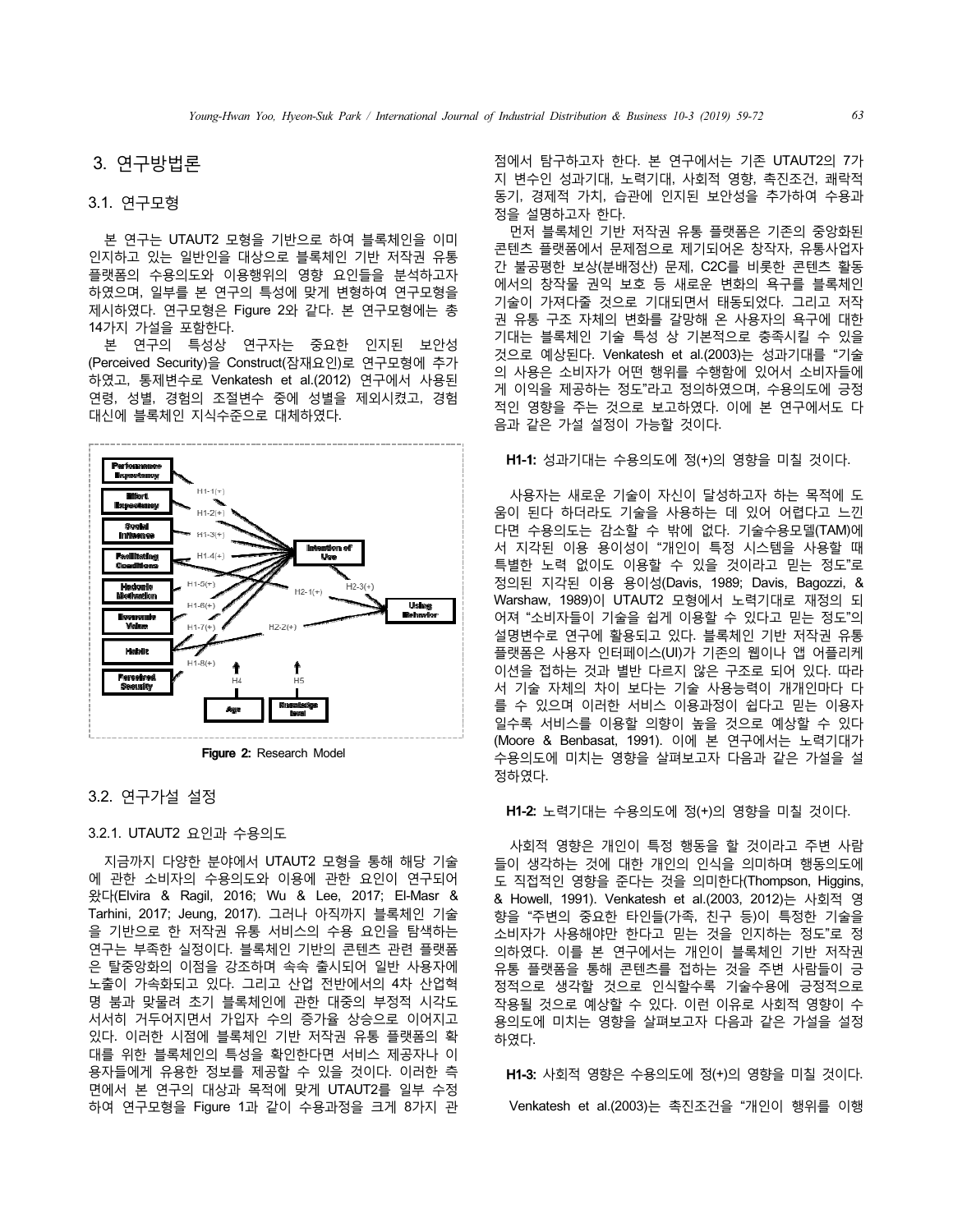할 수 있는 자원(resources)과 주변의 조력을 소비자가 받을 수 있을 것이라고 믿는 정도"로 정의하고, 새로운 정보기술의 도입 초기에 다른 시기보다 더 크게 사용자의 수용행위에 영 향을 미칠 수 있다고 하였다. 촉진조건은 UTAUT모형에서 이 용행위에 직접 영향을 미치는 요인이었으나, UTAUT2 연구에 서는 수용의도와 이용행위 모두에 영향을 미치는 요인으로 설 정되었다(Venkatesh et al., 2003; 2012). 본 연구에서 촉진조 건은 사용자가 블록체인 기반 저작권 유통 플랫폼을 사용할 때, 인터넷 환경, 스마트폰, 주변의 조력 등의 기술적 환경이 지원되고 있다고 생각하는 믿음의 정도로 정의된다. 이런 이유 로 촉진조건이 수용의도와 이용행위에 미치는 영향에 대해 다 음과 같은 가설을 설정하였다.

H1-4: 촉진조건은 수용의도에 정(+)의 영향을 미칠 것이다. H2-1: 촉진조건은 이용행위에 정(+)의 영향을 미칠 것이다.

Venkatesh et al.(2012)는 오락적동기를 "기술 사용에서 비 롯된 재미와 즐거움"으로 정의하였다. 즉, 사용자가 기술을 사 용함으로써 얻을 수 있는 재미와 기쁨의 정도를 의미한다. 오 락적동기는 조직 환경이 아닌 일반 소비자 환경, 즉 자발적으 로 이용하는 비조직적 환경에서 성과기대보다 수용의도와 이 용에 더 큰 영향을 주는 것으로 보고되었다((Venkatesh et al., 2012). 블록체인 기반 저작권 유통 플랫폼에서는 1인 창작자 의 등단이 쉽고 창작활동이 왕성하게 이루어지는 환경이 조성 될 수 있다. 따라서 사용자는 다양한 콘텐츠를 직접 접할 수 있고, 재미와 흥미를 돋을 만한 콘텐츠를 중간 유통 과정 없이 접할 수 있을 것이다. 이런 이유로 재미와 즐거움과 관련된 개 념인 쾌락적 동기가 블록체인 기반 저작권 유통 플랫폼의 수 용의도에 정적인 영향을 미칠 것으로 판단하여 다음과 같은 가설을 설정하였다.

H1-5: 오락적 동기는 수용의도에 정(+)의 영향을 미칠 것이다.

경제적 가치는 블록체인 기반 저작권 유통 플랫폼을 수용함 으로써 얻게 되는 인지된 이익과 이용함으로서 지불하게 되는 재무적 비용 사이에서 사용자가 인지하게 되는 교환가치라고 정의할 수 있다(Venkatesh et al., 2012). 소비자는 새로운 콘 텐츠 유통 플랫폼을 수용하는 데 있어 기존 플랫폼보다 합리 적이고 경제적일 때 수용을 결정할 것이다. 이러한 특징은 블 록체인 기반에서의 플랫폼을 수용하는 데 있어서도 경제적가 치는 수용의도에 직접적인 영향을 미칠게 될 것이다. 최근의 다른 연구들을 보면 이러한 경제적 가치 요인을 추가하여 사 용하고 있다(Elvira et al., 2016; Wu & Lee, 2017). 따라서 본 연구에서는 Venkatesh. et al.(2012)를 비롯한 선행연구를 바탕 으로 다음과 같이 가설을 설정하였다.

H1-6: 경제적 가치는 수용의도에 정(+)의 영향을 미칠 것이다.

Venkatesh et al.(2012)는 습관을 "학습 떄문에 사람들이 자 동적으로 행동하려 하는 정도"로 정의하였다. UTAUT2 모형을 기반으로 한 최근의 선행연구에서 습관이 사용의도에 정(+)의 영향을 미치는 것이 확인되었다(Xi-wei, 2012; Martins, 2013; Ir.Listyo & Lisandy, 2014). 이처럼 습관은 수용의도 및 기술 이용에 중대한 영향을 미친다(Venkatesh et al., 2012; Pahnila & Siponen, 2011). 따라서 본 연구에서는 플랫폼 서비스의 소 비 근간인 콘텐츠의 이용에 대한 습관이 블록체인 기반 저작

권 유통 플랫폼의 수용의도에 정(+)의 영향을 미치는 것으로 가설을 설정하였다.

H1-7: 습관은 수용의도에 정(+)의 영향을 미칠 것이다. H2-2: 습관은 이용행위에 정(+)의 영향을 미칠 것이다.

#### 3.2.2. 인지된 보안성과 수용의도

새로운 정보기술 수용에 있어서 보안에 대한 중요성은 여러 선행연구에서 그 중요성이 입증되었다. 저작권자(창작자), 유통사 업자, 콘텐츠 소비자가 서로의 이해관계 하에서 새로운 정보기술 의 수용의도에서 인지된 보안성(Perceived Security)은 블록체인 의 특성상 수용의도에 영향을 미칠 것으로 판단하였다. 선행연구 에서 인지된 보안성의 정의는 Kalakota and Whinston(1997)가 "네트워크로 연결된 데이터 또는 자원들이 파괴, 유출, 낭비, 오용, 수정에 대한 잠재적 위험을 인지하는 정도"라 하였고, Siponen (2000)은 "개인이 사용하는 시스템에 대하여 인지하는 보안의 수준"이라고 하였으며, Vatanasombuta, Igbaria, Stylianou and Rodgers (2008)는 "사용자가 안전과 보안에 대하여 인지하는 정도"로 정의하였다.

UTAUT2에서 사용된 독립변수와 함께 추가적으로 블록체인 의 특성 중에 보안성이 함께 고려되어야 한다는 점은 블록체 인 뿐만 아니라, 모바일 클라우드 수용과 관련한 선행연구에서 확인하였다. Dudek(2017)은 블록체인 특성으로 보안성이 수용 의도에 영향을 미친다고 하였다. 또한 Bae(2014)는 모바일 클 라우드 이용자의 지속사용의도에 미치는 영향에 관한 연구에 서 인지된 보안성이 인지된 유용성을 매개로 지속사용의도에 영향을 미친다고 주장하였다. 이상의 이론적 배경을 토대로 블 록체인 기반 저작권 유통 플랫폼의 수용의도 및 이용행위에 미치는 영향 요인인 인지된 보안성에 대해 다음과 같은 가설 을 제시하였다.

H1-8: 인지된 보안성은 수용의도에 정(+)의 영향을 미칠 것 이다.

#### 3.2.3. 수용의도와 이용행위 영향 관계

수용의도는 개인, 사회 관련 특성들, 그리고 정보기술의 사 용 사이의 상호작용을 말하는 것으로(Venkatash et al., 2003), 수용의도가 이용행위에 직접적인 영향을 미치는 것으로 연구 되었다(Jati & Laksito, 2012; Venkatesh et al., 2012). 이외에 도 혁신적인 정보기술의 수용의도와 실제 이용 간의 관계를 분 석하는 연구가 지속적으로 이루어지고 있으며(Moran, Hawkes, & Gayar, 2010; Arenas-Gaitan, Peral-Peral, & Ramon-Jeronimo, 2015; Jeung, 2017), 대부분의 선행연구에서 수용의 도는 실제 행동에 영향을 미치는 주요한 요인으로써 실제 행 동을 예측 가능하게 하는 것으로 나타났다. 따라서 다음과 같 이 가설을 설정하였다.

#### H2-3: 수용의도는 이용행위에 정(+)의 영향을 미칠 것이다

#### 3.2.4. 나이와 지식수준의 조절효과

Venkatesh et al.(2003; 2012)는 UTAUT와 UTAUT2 모형에 수용의도에 영향을 미치는 설명변수들과 수용의도 사이에 인 구통계변수인 나이와 경험 등의 조절효과를 확인하는 조절변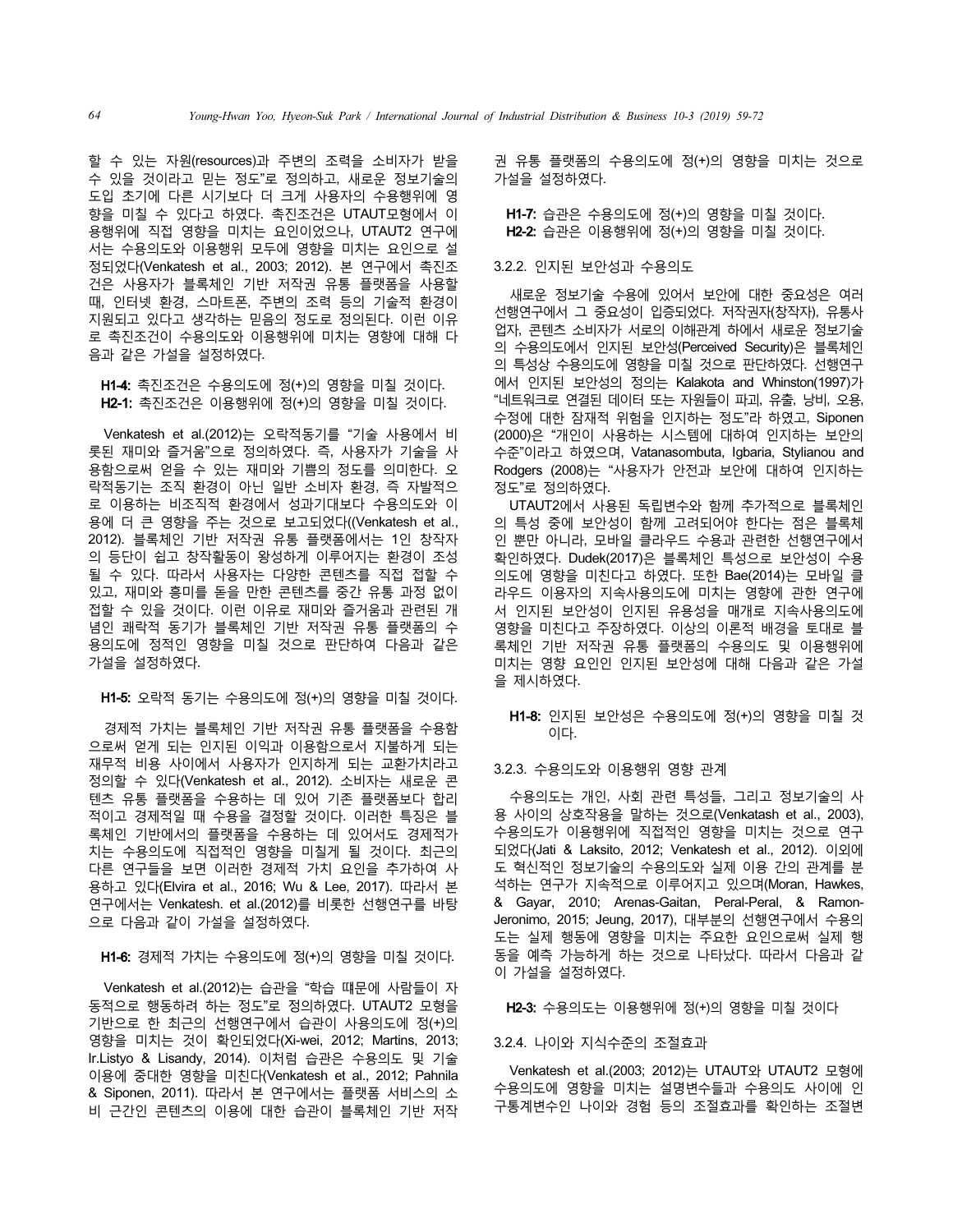수를 적용하였다. 그는 기존의 UTAUT 적용 연구들에서 Gupta and Kim(2007)와 Al-Shafi, Weerakkody, and Janssen (2009) 의 연구에서 나이, 성별, 경험의 조절효과를 조사하였고, 나머 지 UTAUT 적용 연구들에서 조절효과를 시험한 연구가 거의 없는 것에 발견하고 연구 결과의 보편성 결여와 등간별 조절 영향력의 입증 효력이 결여되는 것을 우려하였다(Venkatesh et al., 2012). 따라서, 본 연구에는 이를 적용하기 위해 나이와 함께 경험을 본 연구의 목적에 맞게 블록체인에 관한 지식수 준으로 바꾸어 다음과 같은 가설을 설정하였다.

- H4-1: 나이는 성과기대가 수용의도에 미치는 영향을 조절할 것이다.
- H4-2: 나이는 노력기대가 수용의도에 미치는 영향을 조절할 것이다.
- H4-3: 나이는 사회적 영향이 수용의도에 미치는 영향을 조절 할 것이다.
- H4-4: 나이는 촉진조건이 수용의도에 미치는 영향을 조절할 것이다.
- H4-5: 나이는 오락적 동기가 수용의도에 미치는 영향을 조절 할 것이다.
- H4-6: 나이는 경제적 가치가 수용의도에 미치는 영향을 조절 할 것이다.
- H4-7: 나이는 습관이 수용의도에 미치는 영향을 조절할 것이 다.
- H4-8: 나이는 인지된 보안성이 수용의도에 미치는 영향을 조 절할 것이다.
- H5-1: 블록체인 지식수준은 성과기대가 수용의도에 미치는 영향을 조절할 것이다.
- H5-2: 블록체인 지식수준은 노력기대가 수용의도에 미치는 영향을 조절할 것이다.
- H5-3: 블록체인 지식수준은 사회적 영향이 수용의도에 미치 는 영향을 조절할 것이다.
- H5-4: 블록체인 지식수준은 촉진조건이 수용의도에 미치는 영향을 조절할 것이다.
- H5-5: 블록체인 지식수준은 오락적 동기가 수용의도에 미치 는 영향을 조절할 것이다.
- H5-6: 블록체인 지식수준은 경제적 가치가 수용의도에 미치 는 영향을 조절할 것이다.
- H5-7: 블록체인 지식수준은 습관이 수용의도에 미치는 영향 을 조절할 것이다.
- H5-8: 블록체인 지식수준은 인지된 보안성이 수용의도에 미 치는 영향을 조절할 것이다.

#### 3.3. 변수의 조작적 정의

본 연구에서 사용된 각 변수는 기존 선행연구에서 타당성과 신뢰성이 입증된 지표를 바탕으로 이를 블록체인 기반의 서비 스 환경에 맞게 일부 수정・보완하여 활용하였다. 또한 설문의 구성을 위해 도출된 요인들에 대한 조작적 정의를 실시한 후 설문항목을 구성하였다. 설문항목의 구성은 인구통계학적 분석 을 위한 10문항과 요인분석을 위한 설문항목을 총 73문항을 7 점 척도로 구성하였다. 각 변수별 조작적 정의는 아래 Table 1 로 요약 정리하였다.

Table 1: Operational definition of variables

| construct      | (Quantity) | operational definition                                                     | source                             |
|----------------|------------|----------------------------------------------------------------------------|------------------------------------|
| performance    | PF         | How people expect that using blockchain-based copyright distribution       | Venkatesh et al. (2003, 2012);     |
| expectancy     | (7)        | platform will help the development of contents distribution market.        | Tian et al. (2017).                |
| effort         | <b>EE</b>  | How people believe that using blockchain-based copyright distribution      | Venkatesh et al. (2003, 2012);     |
| expectancy     | (8)        | platform is simple.                                                        | Tian et al. (2017).                |
| social         | <b>SI</b>  | How people think that they should use a blockchain-based copyright         | Venkatesh et al. (2003, 2012);     |
| influence      | (8)        | distribution platform in the surrounding environment.                      | Tian et al. (2017).                |
| facilitating   | FC         | How people believe that they can get usual help or technical support when  | Venkatesh et al. (2003, 2012),     |
| condition      | (7)        | they use a blockchain-based copyright distribution platform.               | Tian et al. (2017).                |
| <b>Hedonic</b> | <b>HM</b>  | Level of interest that people feel using a blockchain-based copyright      | Venkatesh et al. (2012); Yoo, Lee, |
| Motivation     | (7)        | distribution platform.                                                     | Jeung, Kwon & Kim(2012)            |
| Economic       | EV         | Perceived advantages of a blockchain-based copyright distribution platform | Venkatesh et al. (2012);           |
| Value          | (7)        | and how people believe that the price paid to use one will be reasonable.  | Xi-wei(2012)                       |
|                | <b>HB</b>  | How using a blockchain-based copyright distribution platform becomes a     | Venkatesh et al. (2003, 2012);     |
| Habit          | (7)        | natural habit for me                                                       | Yoo et al. (2012)                  |
| Perceived      | <b>PS</b>  | How people believe that a blockchain-based copyright distribution platform | Davis(1989);                       |
| Security       | (7)        | is safe from external hacking and data forgery.                            | Vatanasombuta et al. (2008)        |
| intention of   | BI         | Level of passion for using a blockchain-based copyright distribution       | Venkatesh et al. (2003)            |
| Use            | (8)        | platform.                                                                  |                                    |
| Using Behavior | <b>UB</b>  | Intention to actually use or plan to use a blockchain-based copyright      | Venkatesh et al. (2003);           |
|                | (7)        | distribution platform.                                                     | Yoo et al. (2012)                  |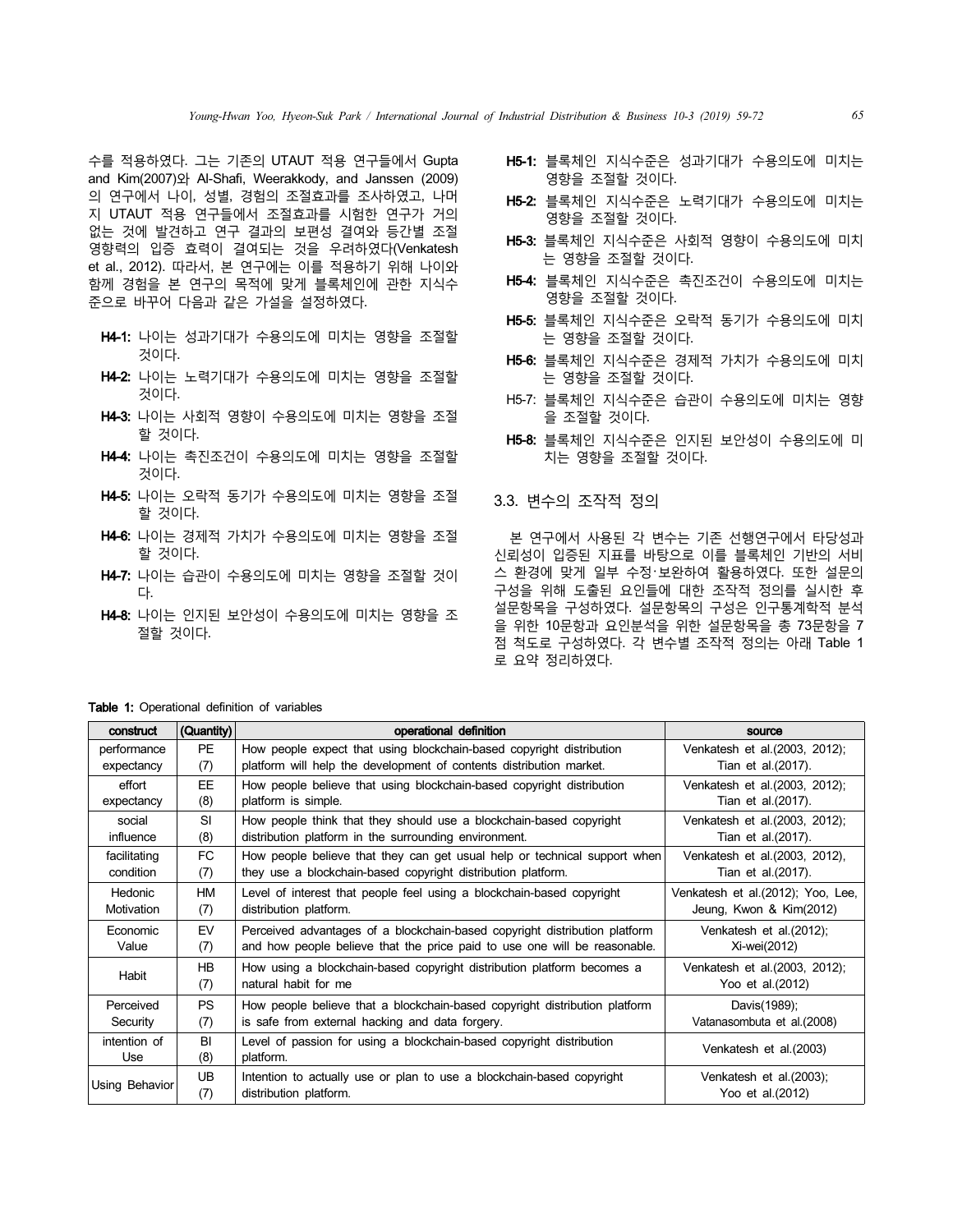## 4. 연구결과

#### 4.1. 자료 수집 및 통계분석 기법

본 연구에서 제시된 가설을 검증하기 위해 UTAUT2의 기존 요인들 9개와 추가된 요인 1개, 조절변수 2개를 더한 설문문 항을 구성하여 설문조사를 수행하였다. 설문조사를 실시하기 전 전문가(블록체인 유통플랫폼 관련) 5명으로부터 구성된 설 문지를 배포하고 문맥이 이상한지, 이해가 되지 않는 문항, 오 탈자 등을 확인한 후 최종 설문지를 확정하였다. 자료 수집은 블록체인을 이해하는 일반인을 대상으로 2018년 8월 7일 ~ 2018년 8월 14일까지 온라인 설문조사 방식으로 진행하였다.

본 설문에서 사용된 변수들은 선행연구에서 신뢰성과 타당 성이 검증된 지표를 고려하여 본 연구에 맞게 연구자가 수정 하였으며, 조절변수를 포함한 모든 변수는 7점 리커트 형식의 다문항 척도들로 구성하여 데이터를 수집하였다.

설문표본은 연구조사 전문기관인 엠브레인(embrain)을 통해 실시하였다. 설문을 실시하기 전 블록체인에 대한 지식여부를 확인하여 지식이 없는 사람은 설문에서 제외를 시켰다. 설문조 사에서 총 607부를 수집하였으며, 불성실한 응답을 제외한 601명의 응답이 최종 분석에 포함되었다. 수집된 응답자료들 은 SPSS 23.0과 AMOS 23.0을 이용하여 연구모형을 분석하 였다.

#### 4.2. 인구통계학적 특성

수집된 표본의 인구통계학적 현황을 보면 다음과 같다. 성 별을 기준으로 보면 남자 384명(63.9%), 여자 217명(36.1%)로 분석되었다. 남자 384명(63.9%), 여자 217명(36.1%)로 분석되 었다. 설문응답자의 연령은 20대가 145명(23.9%), 30대가 194 명(32%), 40대가 169명(28.2%), 50대가 78명(13%), 60세 이상 이 18명(3%)로 연령대별로 고루게 분포되어있는 것을 알 수 있다. 결혼 여부를 기준으로 보면 미혼이 279명(46.4%), 기혼 이 322명(53.6%)로 나타났으며, IT업무분야 종사와 비종사자 는 각각 143명(23.8%)과 458명(76.2%)로 확인되었다. 콘텐츠 이해관계자는 저작권자, 판매자, 일반소비자로 구분하여 각각 저작권자가 105명(17.4%), 판매자가 34명(5.7%), 일반소비자가 462명(76.9%)로 조사되었는데, 이중에 저작권자와 판매자를 세부적으로 살펴보면 어문(8)・음악(3)・미술(2)・건축(10)・사진 (3)・영상(4)・컴퓨터프로그래머(41)・공연자(6)・블로거(15)・유튜버 (11)・기타(2)으로 분포를 보였고, 판매자로는 중간유통사종사자 (13)・수탁관리단체종사자(5)・온라인서비스업체종사자(15)・기타 (1)으로 분포되는 것을 확인하였다. 이와 같은 표본의 분포를 통하여 본 연구의 결과를 일반화 하는데 문제가 없다고 판단 하였으며 아래 Table 2로 정리하였다.

#### 4.3. 탐색적 요인분석

수집된 설문의 타당성을 확인하기 위해 우선 탐색적 요인분 석(exploratory factor analysis)을 실시하였다. 주성분 분석 (principle component analysis)과 직교회전방식(varimax)를 채 택하였고, 요인추출기준인 고유값(eigne value) 기준을 1로 하 였고, 요인적재치(factor loading)는 0.4 이상이면 유의한 변수 로 적용하여 단순화 과정을 거쳤다.

이 과정에서 외생변수(독립변수)로 제시한 요인 8개의 73문 항에서 26문항을 제외하고 최종적으로 총 47문항수(PE, 7→4; EE, 8→4; SI, 8→4; FC, 7→4; EV, 7→4; HM, 7→4; HB, 7→ 3; PS, 7→4; IU, 8→3; UB, 7→3)로 단순화하였다. 요인분석 결과, 고유값(eigen value)과 분산설명력은 각각 3.672(9.93%), 3.121(8.44%), 2.068(5.59%), 3.951(9.88%), 2.327(6.29%), 3.334(9.01%), 1.564(4.23%), 3.823(10.33%), 2.347(6.34%), 2.923(7.9%)로 나타났다. 따라서 각 요인의 고유값(eigen values)은 최소 1.564 이상의 높은 수치를 가지고 있으며, 총 분산의 설명력(% 누적)도 78.296%로 높은 값을 보이고 있으 므로 블록체인 기반 저작권 유통 플랫폼의 10개 하위요인에 대한 측정도구의 타당성은 충분히 검증되었다고 할 수 있다. KMO척도는 0.96, Bartlett 구형성 검정 결과 유의확률(p=.000, p<.001)로 나타나 통계적으로 유의하였다(Song, 2015).

| <b>Classification</b> |                  | Fequency/Rate |               |                      | <b>Classification</b> | <b>Fequency/Rate</b> |        |  |
|-----------------------|------------------|---------------|---------------|----------------------|-----------------------|----------------------|--------|--|
| Gender                | Male             | 384           | 63.9%         |                      | seoul                 | 210                  | 34.9%  |  |
|                       | Female           | 217           | 36.1%         |                      | Gyeonggi              | 211                  | 35.1%  |  |
|                       | $20$ age         | 145           | 24.1%         |                      | Gyeongsang            | 103                  | 17.1%  |  |
|                       | 30 age           | 194           | 32.3%         | Area of<br>Residence | Jeolla                | 24                   | 4.0%   |  |
| Age                   | 40 age           | 167           | 27.8%         |                      | Chungchung            | 43                   | 7.2%   |  |
|                       | 50 age           | 77            | 12.8%         |                      | Kwangwon              | 8                    | 1.3%   |  |
|                       | above 60         | 18            | 3.0%          |                      | Jeju                  | $\overline{2}$       | 0.3%   |  |
| <b>Marital Status</b> | Single           | 279           | 46.4%         |                      | Student               | 79                   | 13.1%  |  |
|                       | Married          | 322           | 53.6%         |                      | Administrative/Office | 277                  | 46.1%  |  |
|                       | Copyright holder | 105           | 17.4%<br>5.7% | Job                  | Sales/Marketing       | 20                   | 3.3%   |  |
|                       |                  |               |               |                      | Tech/Manufacturing    | 44                   | 7.3%   |  |
| Interest              | Seller           | 34            |               |                      | Specialized           | 76                   | 12.6%  |  |
|                       |                  |               |               |                      | Self-employed         | 30                   | 5.0%   |  |
|                       | Consumer         | 462           | 76.9%         |                      | Services              | 28                   | 4.7%   |  |
|                       | IT               | 143           | 23.8%         |                      | <b>Others</b>         | 47                   | 7.8%   |  |
| Engaged field         | non-IT           | 458           | 76.2%         |                      | Sum                   | 601                  | 100.0% |  |

Table 2: Demographic characteristics of the sample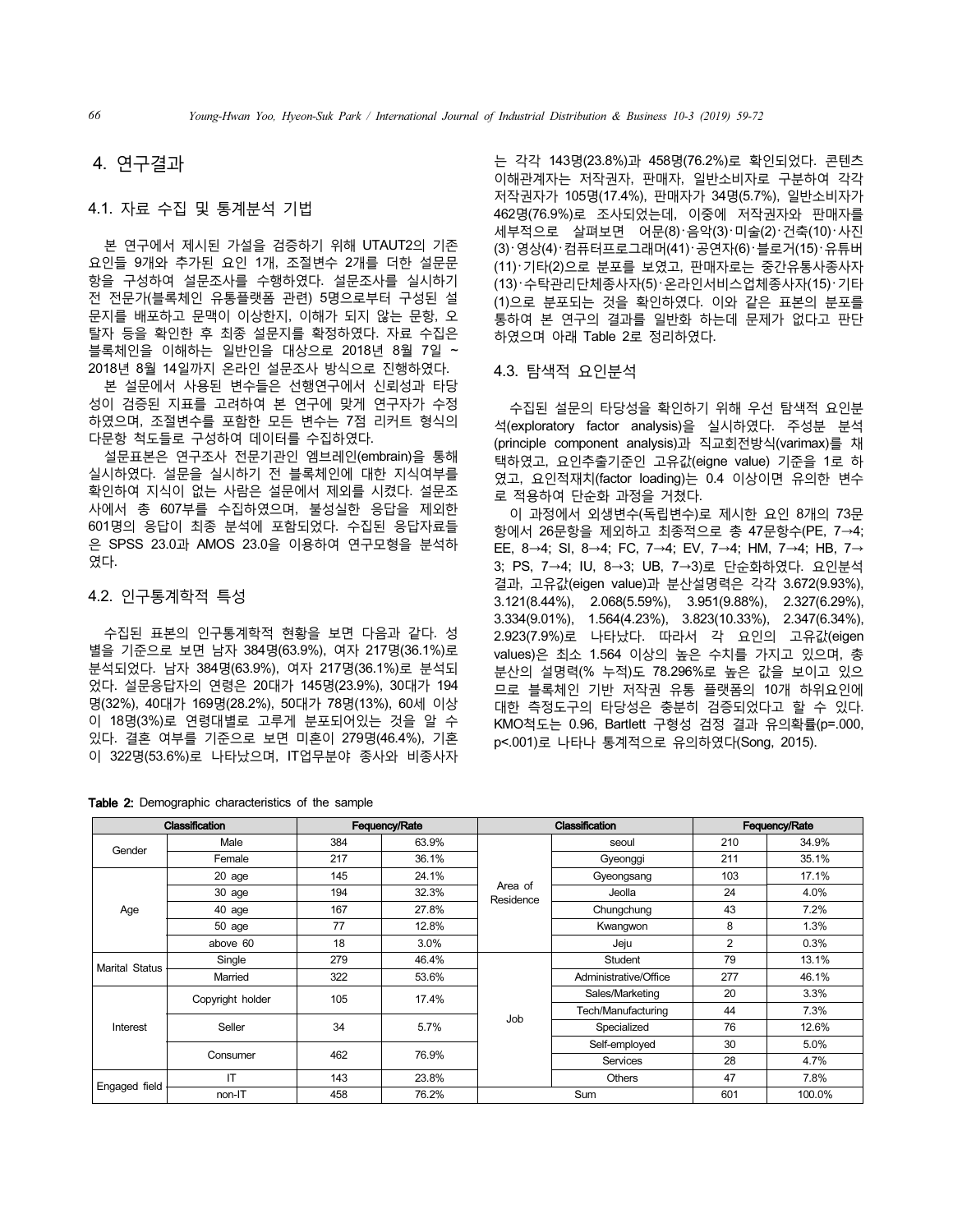## 4.4. 신뢰성과 타당성 분석

구조모형의 분석에 앞서 신뢰도 분석을 실시하였고, 집중타 당성과 판별 타당성을 실시하였다. 변수들에 대한 신뢰도는 크 론바알파(Cronbach's Alpha), 개념신뢰도(construct reliability), 그리고 평균분산추출(AVE, averrage variance extracted)값을 통해 확인하였다(Lee & Lim, 2013). Cronbach's Alpha는 일반 적으로 0.7 이상이면 신뢰도가 확보된 것으로 본다(Hair, Black, Babin, Anderson, & Tatham, 2006). 개념신뢰도(CR)

값이 0.7 이상일 때, AVE값이 0.5 이상이면 측정변수들이 집 중타당성이 있다고 판단한다(Lee et al., 2013). 제시된 Table 3의 결과와 같이, 변수들의 Cronbach's Alpha 값은 0.875~ 0.938 사이에 있어 모두 0.7 이상이며, 가장 낮은 수용의도(IU) 의 CR 값도 0.704로 0.7을 초과하고 있다. AVE 값에서는 가 장 낮은 경제적 가치(EV)가 0.572로 0.5를 초과한다. 따라서 본 연구에서 사용된 변수들의 신뢰도 및 집중타당성이 확보되 고 있음을 알 수 있다.

|  |  | Table 3: Confirmatory Factor Analysis |  |  |
|--|--|---------------------------------------|--|--|
|--|--|---------------------------------------|--|--|

| Construct     | Indicator       | Standard factor loding | t-value | <b>AVE</b> | <b>CR</b> | Cronbach's $\alpha$ |
|---------------|-----------------|------------------------|---------|------------|-----------|---------------------|
|               | PE <sub>6</sub> | 0.785                  |         |            |           |                     |
| PE            | PE <sub>5</sub> | 0.754                  | 19.171  | 0.611      | 0.815     | 0.924               |
|               | PE3             | 0.8                    | 20.622  |            |           |                     |
|               | PE1             | 0.794                  | 20.367  |            |           |                     |
|               | EE8             | 0.795                  |         |            |           |                     |
| EE            | EE7             | 0.82                   | 21.676  | 0.621      | 0.812     | 0.875               |
|               | EE <sub>5</sub> | 0.815                  | 21.431  |            |           |                     |
|               | EE <sub>2</sub> | 0.718                  | 18.382  |            |           |                     |
|               | S18             | 0.845                  |         |            |           |                     |
| $\mathsf{SI}$ | SI7             | 0.878                  | 27.198  | 0.633      | 0.831     | 0.906               |
|               | SI6             | 0.784                  | 22.769  |            |           |                     |
|               | SI5             | 0.657                  | 17.766  |            |           |                     |
|               | FC4             | 0.678                  |         |            |           |                     |
|               | FC <sub>3</sub> | 0.893                  | 19.508  |            | 0.825     |                     |
| ${\sf FC}$    | FC <sub>2</sub> | 0.901                  | 19.645  | 0.712      |           | 0.894               |
|               | FC <sub>1</sub> | 0.882                  | 19.319  |            |           |                     |
|               | HM <sub>6</sub> | 0.798                  |         |            |           |                     |
|               | HM3             | 0.845                  | 23.684  |            |           |                     |
| ${\sf HM}$    | HM2             | 0.891                  | 25.485  | 0.727      | 0.892     | 0.898               |
|               | HM1             | 0.875                  | 24.854  |            |           |                     |
|               | EV7             | 0.775                  |         |            | 0.798     |                     |
| EV            | EV <sub>5</sub> | 0.803                  | 20.576  | 0.572      |           | 0.904               |
|               | EV <sub>2</sub> | 0.715                  | 17.962  |            |           |                     |
|               | EV1             | 0.731                  | 18.438  |            |           |                     |
|               | HB <sub>3</sub> | 0.822                  |         |            |           |                     |
| HB            | HB <sub>2</sub> | 0.876                  | 25.854  | 0.728      | 0.849     | 0.938               |
|               | HB1             | 0.86                   | 25.158  |            |           |                     |
|               | PS <sub>5</sub> | 0.791                  |         |            |           |                     |
| PS            | PS4             | 0.834                  | 27.596  | 0.756      |           |                     |
|               | PS <sub>2</sub> | 0.914                  | 25.41   |            | 0.858     | 0.891               |
|               | PS <sub>1</sub> | 0.902                  | 25.073  |            |           |                     |
|               | IU <sub>3</sub> | 0.87                   |         |            |           |                     |
| IU            | IU7             | 0.8                    | 23.07   | 0.650      | 0.704     | 0.928               |
|               | IU8             | 0.743                  | 20.768  |            |           |                     |
|               | BU <sub>1</sub> | 0.877                  |         |            |           |                     |
| <b>BU</b>     | BU <sub>5</sub> | 0.913                  | 32.942  | 0.824      | 0.906     | 0.880               |
|               | BU <sub>6</sub> | 0.933                  | 34.455  |            |           |                     |

Note : Fit Index  $\chi^2$ =1795.674(df=413, p<0.000),  $\chi^2$ /df = 4.348, GFI = 0.839, AGFI = 0.806, CFI = 0.911, TLI = 0.899, NFI = 0.887, RMR = 0.064, RMSEA = 0.069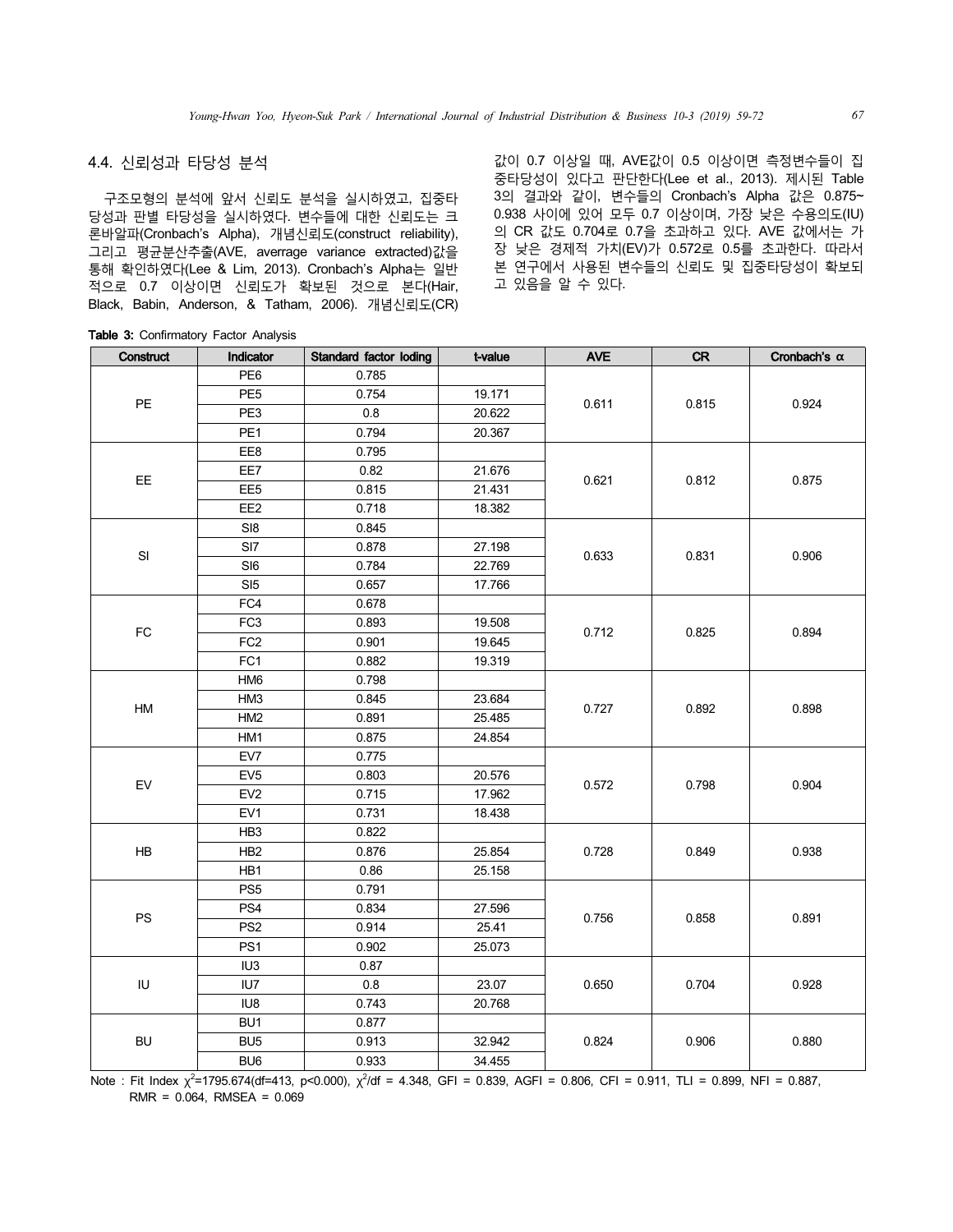다음은 판별 타당성(construct validity)에 관해 분석하였는데 내용을 아래 Table 4에 제시하였다.

판별 타당성은 한 잠재요인(construict)이 실제로 다른 잠재 요인(construct)과 얼마나 다른가에 관한 것으로서, 두 constructs 각각의 AVE와 그 두 constructs 간의 상관관계제곱 을 비교하는 판별 타당성 평가 방법에서 변수 간 상관관계 값 이 가장 높은 습관(HB)과 이용행위(BU) 간의 상관계수(0.756) 의 제곱(0.571)이 가장 낮은 AVE값(0.572)보다 작고 모든 AVE의 제곱근의 값이 상관계수보다 큰 결과를 보여 변수들 간의 판별 타당성을 확보한 것으로 판단하였다(Lee & Lim, 2013; Barclay, Higgins, & Thompson, 1995).

#### 4.5. 가설검증 결과

 $7$ 설검증을 위한 연구모형의 적합도 지수를 살펴보면,  $\chi^2(p)$ =1430.081(0.000), CMIN/df=2.449, RMR=0.80, GFI=0.858, NFI=0.923, IFI=0.953, CFI=0.953, RMSEA=0.049 등으로 나타 났다. RMR과 GFI, AGFI가 적합도 기준치에 미치지 못하는 결과를 보이지만 수용가능한 수준이다. 한편 CMIN/df, NFI,

TLI, CFI, RMSEA 지수는 적합도 기준을 충족시키고 있다. 이 러한 적합도 지수를 고려했을 때, 본 연구모형은 전반적으로 적합하다고 판단할 수 있다.

가설검증 결과, 수립된 가설 수용의도에 영향을 주는 요인 들에 대한 가설(H1-1~H1-8)에서는 성과기대와 수용의도(경로 계수=0.020, p=0.852), 노력기대와 수용의도(경로계수=-0.175, p=0.071), 오락적 동기와 수용의도(경로계수=0.153, p=0.119), 경제적가치와 수용의도(경로계수=-0.248) 간을 제외하고 사회 적 영향과 수용의도, 촉진조건과 수용의도, 습관과 수용의도, 인지된 보안성과 수용의도 간의 경로만이 통계적으로 유의한 정(+)의 영향을 미치는 것으로 나타났다. 수립 가설에서 이용 행위에 영향을 미치는 독립변수로 촉진조건, 습관, 수용의도 각각의 가설(H2-1~H2-3)에서는 촉진조건과 이용행위(경로계수 = -0.026, p=0.514) 간을 제외하고 습관, 수용의도가 각각 이 용행위에 유의한 정(+)의 영향을 미치는 것을 확인하였다.

따라서 수립된 가설 채택된 가설은 H1-3, H1-4, H1-7, H1-8, H2-2, H2-3이며, H1-1, H1-2, H1-5, H1-6, H2-1은 기각 되었다. 구조방정식 분석결과와 가설 검증결과는 Figure 3과 Table 5에 제시하였다.

| <b>DIV</b> | <b>PE</b> | <b>EE</b> | SI       | <b>FC</b> | <b>HM</b> | PV        | <b>HB</b> | <b>PS</b> | <b>IU</b> | <b>BU</b> | <b>AVE</b> |
|------------|-----------|-----------|----------|-----------|-----------|-----------|-----------|-----------|-----------|-----------|------------|
| <b>PE</b>  | 0.782     |           |          |           |           |           |           |           |           |           | 0.611      |
| EE         | $.638**$  | 0.788     |          |           |           |           |           |           |           |           | 0.621      |
| SI         | $.691**$  | $.679**$  | 0.796    |           |           |           |           |           |           |           | 0.633      |
| FC         | .289**    | $.492**$  | $.477**$ | 0.844     |           |           |           |           |           |           | 0.712      |
| HM         | $.654**$  | $.635***$ | $.724**$ | $.407**$  | 0.757     |           |           |           |           |           | 0.727      |
| EV         | $.600**$  | $.618**$  | $.691**$ | $.479**$  | $.723**$  | 0.853     |           |           |           |           | 0.572      |
| HB         | $.505***$ | $.556**$  | $.656**$ | .570**    | $.656**$  | $.745**$  | 0.853     |           |           |           | 0.728      |
| <b>PS</b>  | $.318**$  | $.312**$  | $.460**$ | $.334**$  | $.479**$  | $.415***$ | .465**    | 0.869     |           |           | 0.756      |
| IU         | $.336**$  | $.362**$  | .498**   | .561**    | $.461**$  | $.515***$ | $.629**$  | .495**    | 0.806     |           | 0.650      |
| <b>BU</b>  | .488**    | $.533**$  | $.640**$ | $.543**$  | $.639**$  | $.692**$  | .756**    | .499**    | $.683**$  | 0.908     | 0.824      |

Table 4: Results of correlation analysis

Note : \*\* p<.01, The **diagonal** is the AVE squared value

Table 5: Results of hypothesis analysis

|                | <b>Hypothesis</b>                                                            | <b>Path Analysis</b>                                                                                                                                                                                                                                                                                                                                                                                                      | Estimate | S.E.                                                                       | C.R(t)                                                             | P-value                                                                    | <b>Result</b>                                                          |                                                                                              |
|----------------|------------------------------------------------------------------------------|---------------------------------------------------------------------------------------------------------------------------------------------------------------------------------------------------------------------------------------------------------------------------------------------------------------------------------------------------------------------------------------------------------------------------|----------|----------------------------------------------------------------------------|--------------------------------------------------------------------|----------------------------------------------------------------------------|------------------------------------------------------------------------|----------------------------------------------------------------------------------------------|
| H1             | $H1-1$<br>$H1-2$<br>$H1-3$<br>$H1-4$<br>$H1-5$<br>$H1-6$<br>$H1-7$<br>$H1-8$ | Performance Expectancy $\rightarrow$ Intention of Use<br>Effort Expectancy $\rightarrow$ Intention of Use<br>Social Influence $\rightarrow$ Intention of Use<br>Facilitating Conditions $\rightarrow$ Intention of Use<br>Hedonic Motivation $\rightarrow$ Intention of Use<br>Economic Value $\rightarrow$ Intention of Use<br>Habit $\rightarrow$ Intention of Use<br>Perceived Security $\rightarrow$ Intention of Use |          | 0.020<br>$-0.175$<br>0.231<br>0.358<br>0.153<br>$-0.248$<br>0.519<br>0.256 | 0.109<br>0.097<br>0.11<br>0.062<br>0.098<br>0.14<br>0.106<br>0.046 | 0.186<br>$-1.806$<br>2.095<br>5.734<br>1.559<br>$-1.771$<br>4.911<br>5.546 | 0.852<br>0.071<br>$\star$<br>$***$<br>0.119<br>0.077<br>$***$<br>$***$ | Rejected<br>Rejected<br>Accepted<br>Accepted<br>Rejected<br>Rejected<br>Accepted<br>Accepted |
| H <sub>2</sub> | $H2-1$<br>$H2-2$<br>$H2-3$                                                   | Facilitating Conditions $\rightarrow$ using behavior<br>Habit $\rightarrow$ using behavior<br>Intention of Use $\rightarrow$ using behavior                                                                                                                                                                                                                                                                               |          | $-0.026$<br>0.542<br>0.329                                                 | 0.039<br>0.049<br>0.044                                            | $-0.652$<br>10.995<br>7.495                                                | 0.514<br>$***$<br>$***$                                                | Rejected<br>Accepted<br>Accepted                                                             |

Note : \* p<.05, \*\* p<.01, \*\*\* p<.001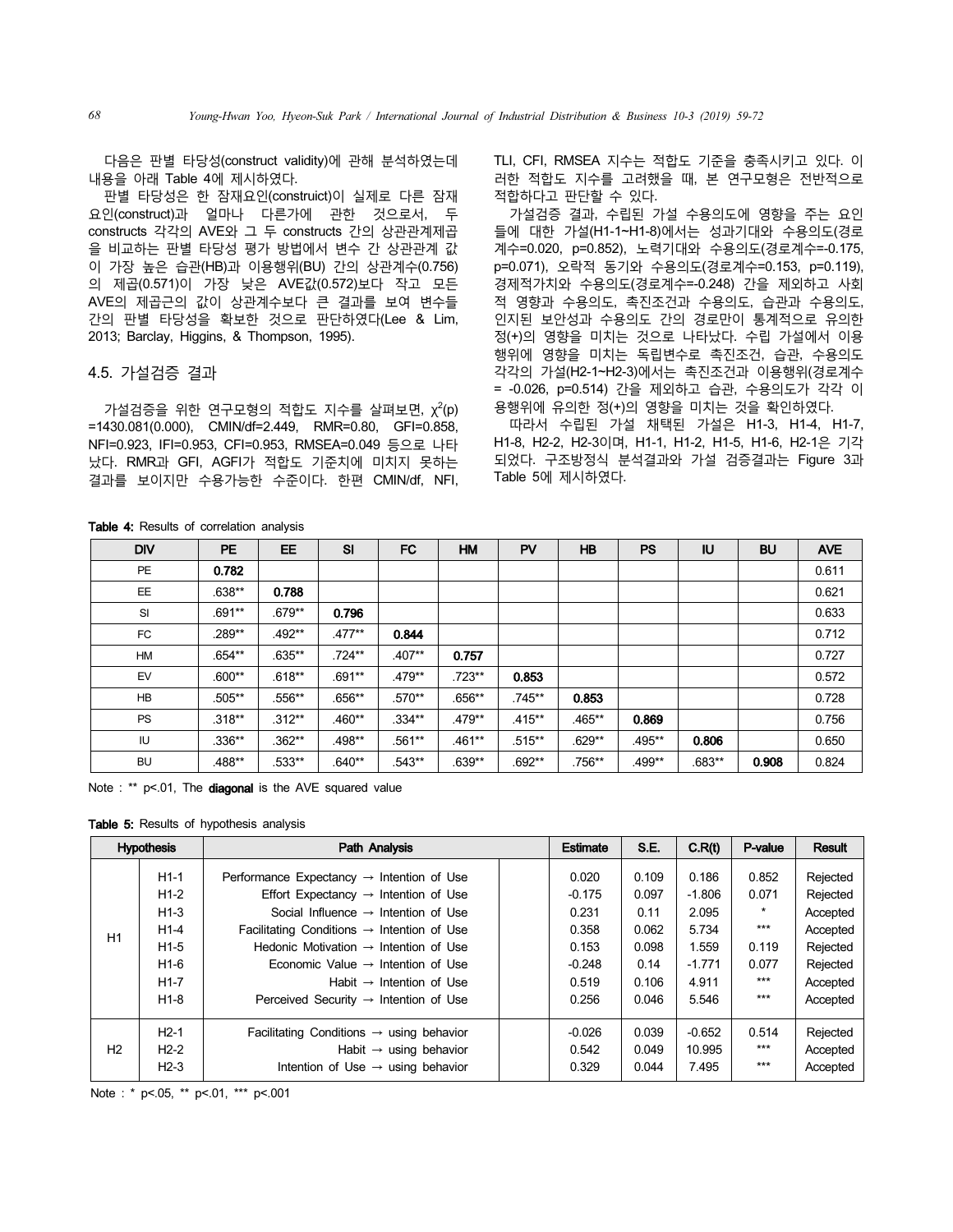

Note: \*\*p<.01, \*\*\*p<.001

Figure 3: Structural model result

다음은 연령과 블록체인에 관한 지식수준이 성과기대, 노력 기대, 사회적 영향, 촉진조건, 오락적 동기, 경제적 가치, 습관, 인지된 보안성의 구성개념과 수용의도 사이에서 조절효과를 나타내는지를 다중집단분석(multi-group analysis)를 실시하였 다. 연령은 40세 미만(N=339)과 40세 이상(N=262)으로 구분하 였고, 지식수준의 집단은 평균값을 기준으로 상위집단(N=205) 과 하위집단(N=396)으로 나누어 구분하였다.

연령의 측정동일성 검증 결과에서 비제약모형의  $\chi^2$ (1923.080)과 제약모형의 χ<sup>2</sup>(1940.415)을 비교하면, Δχ<sup>2</sup>는 17.335로 통계적으로 유의한 것으로 나타났다. 따라서 연령은 조 절효과가 있는 것으로 확인되었으며 세부적인 집단 간 가설에 대 한 다중집단경로분석 결과는 Table 7와 같다. 40세 미만 연령의 집단에서는 노력기대(Effort Expectancy)와 습관(Habit)이 수용의 도(Intention of Use)에 영향을 미쳤으며, 촉진조건(Facilitating Conditions)과 인지된 보안성(Perceived Security)은 두 집단 모 두에서 수용의도에 영향을 미치는 것으로 확인되었다. 따라서 조절효과의 분석 결과로 H4-2, H4-4, H4-7, H4-8은 채택되었 고, H4-1, H4-3, H4-5, H4-6은 기각되었다. 블록체인 기반 저작 권 유통 플랫폼의 수용과 관련하여 연령에 의한 조절효과는 노 력기대(Effort Expectancy)와 촉진조건(Facilitating Conditions), 습관(Habit), 인지된 보안성(Perceived Security)에서 확인되었 고 다른 가설에서는 연령의 조절효과를 확인하지 못하였다. 연 령의 조절효과 검증 결과는 Table 6에 제시하였다.

|    | Less Than 40 age | More Than 40 age |
|----|------------------|------------------|
| 가설 | $(N=339)$        | $(N=262)$        |

Table 6: Moderator variables test results (Age)

|        |                     | LOOD THOU TV CAP |           |       |                 | <b>THE THEFT CAPP</b> |       |
|--------|---------------------|------------------|-----------|-------|-----------------|-----------------------|-------|
| 가설     | 경로                  |                  | $(N=339)$ |       |                 | $(N=262)$             |       |
|        |                     | <b>Estimate</b>  | C.R.      | p     | <b>Estimate</b> | C.R.                  | p     |
| $H4-1$ | $PE \rightarrow IU$ | .019             | .098      | .922  | $-052$          | $-358$                | .720  |
| $H4-2$ | $EE \rightarrow IU$ | $-193$           | $-2.043$  | .041  | $-228$          | $-1.572$              | .116  |
| $H4-3$ | $SI \rightarrow IU$ | .247             | 1.672     | .094  | .252            | 1.514                 | .130  |
| $H4-4$ | $FC \rightarrow IU$ | .414             | 3.971     | 1.1.1 | .336            | 4.055                 | $***$ |
| H4-5   | $HM \rightarrow IU$ | $-.030$          | $-223$    | .824  | .366            | 1.893                 | .058  |
| H4-6   | $EV \rightarrow IU$ | $-.400$          | $-1.382$  | .167  | .002            | .012                  | .991  |
| H4-7   | $HB \rightarrow IU$ | .702             | 5.007     | ***   | .190            | 1.131                 | .258  |
| H4-8   | $PS \rightarrow IU$ | .190             | 3.017     | .003  | .332            | 4.712                 | ***   |

반면에 블록체인 관련한 지식수준의 측정동일성 검증 결과 에서는 비제약모형의 χ<sup>2</sup>(1920.126)과 제약모형의 χ<sup>2</sup>(1934.242) 을 비교하면, p=.000 수준에서 Δχ<sup>2</sup>은 14.116으로써 χ<sup>2</sup> 분포표 에서 p=0.05, DF=8일 때  $\chi^2$ =15.5073보다 작아 통계적으로 유 의적인 차이가 없는 것으로 나타나, 블록체인 지식수준은 조절 효과가 없는 것으로 나타났다.

|                |                   | Level of Knowledge            | Age               |                               |  |
|----------------|-------------------|-------------------------------|-------------------|-------------------------------|--|
| <b>DIV</b>     | <b>Free Model</b> | Unconstrained<br><b>Model</b> | <b>Free Model</b> | Unconstrained<br><b>Model</b> |  |
| $\chi^2$       | 1920.126          | 1934.242                      | 1923.080          | 1940.415                      |  |
| DF             | 910               | 918                           | 910               | 918                           |  |
| $\Delta\chi^2$ |                   | 14.116                        |                   | 17.335                        |  |
| ΔDF            |                   | 8                             |                   | 8                             |  |
| p-value        |                   | .000                          |                   | .000                          |  |

Table 7: Verification result of measurement accuracy

## 5. 연구결과 토론 및 시사점

### 5.1. 연구결과 요약

본 연구는 디지털 콘텐츠의 생산-유통-소비 과정에서 사용 자가 블록체인 기반 저작권 유통 플랫폼에 대한 수용의도 및 이용행위를 실증분석하고 이를 통해 블록체인 기술을 기반으 로 한 정보서비스가 저작권 유통 분야에서 확산될 수 있는 방 안을 모색하는 것이 목적이다. 본 연구의 분석 결과를 요약하면 다음과 같다.

첫째, 독립변수(8개)가 각각 수용의도에 긍정적인 영향을 미 친다는 가설(H1-1 ~ H1-8) 중에 사회적 영향, 촉진조건, 습관, 인지된 보안성에 대한 가설(H1-3, H1-4, H1-7, H1-8)들은 채택 되었고 성과기대, 노력기대, 오락적 동기, 경제적 가치에 대한 가설(H1-1, H1-2, H1-5, H1-6)은 기각되었다. 이는 성과기대가 수용의도에 정(+)의 영향을 미친다는 가설이 기각된 점이 선행 연구(Jeung, 2017)의 연구결과와 일치하며, 오락적 동기는 선 행연구자 Elvira et al.(2016)와 결과가 일치한다. 사회적 영향, 촉진조건, 습관이 수용의도에 정(+)의 영향을 미친다는 선행연 구(Xi-wei, 2012; Martins, 2013; Ir.Listyo & Lisandy, 2014) 결 과와 동일한 것으로 확인되었다. 또한 인지된 보안성이 수용의 도에 정(+)의 영향을 미친다는 선행연구자 Dudek(2017)와 같 은 결과로서 본 연구의 결과는 선행연구의 결과를 지지하는 것이라 할 것이다. 반면 노력기대, 오락적 동기는 선행연구자 Dudek(2017)의 연구결과와 다르고, 경제적 가치는 선행연구자 Jeung(2017)과 본 연구의 연구결과가 다름을 확인하였다. 하 지만 이는 본 연구가 블록체인을 기반으로 한 정보서비스라는 점에서 2018년 초의 가상화폐 버블현상으로 인한 부정적 선입 견이 아직도 소비자층에 존재하고 있다는 점에서 그 원인을 찾을 수 있을 것이다. 따라서 노력기대, 오락적 동기, 그리고 경제적 가치가 향상된다고 하더라도 아직까지 이를 수용하기 어렵다는 결론이 도출된 것으로 예상된다는 점에서 선행연구 의 환경과 선행연구와의 기술특성이 다르기 때문에 본 연구의 결과는 합당하다고 할 수 있다.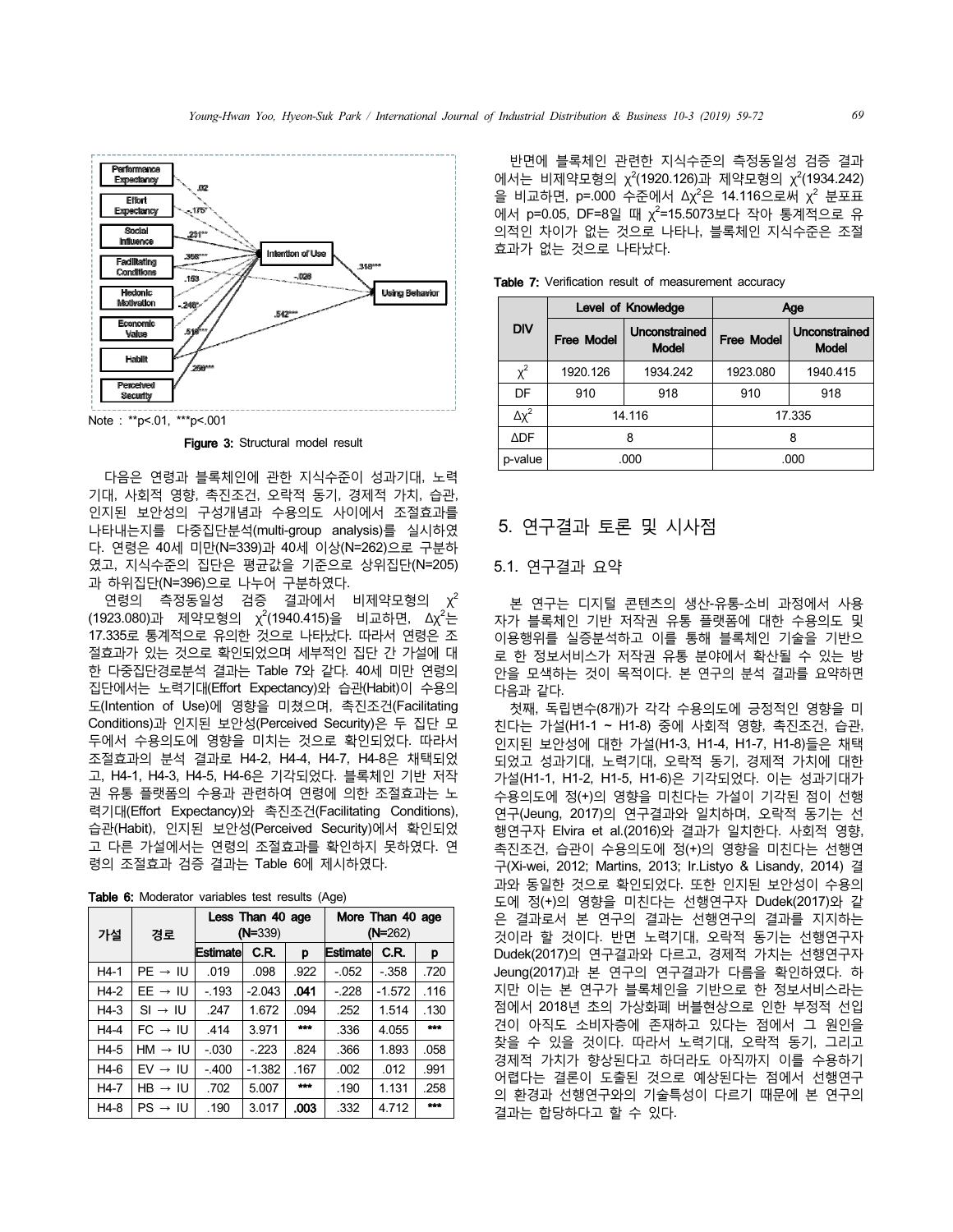둘째, 촉진조건, 습관, 수용의도는 이용행위에 영향을 미친 다는 가설에서 촉진조건은 기각(H2-1)되었고, 습관과 수용의도 는 채택(H2-2, H2-3)되었다. 이는 습관과 수용의도가 이용행위 에 정(+)의 영향을 미치고, 촉진조건은 이용행위에 부(-)의 영 향을 미친다는 선행연구자 Jeung(2017)과 같은 결과로서 선행 연구를 지지하는 것이라 할 수 있다.

셋째, UTAUT2 모형에서 사용된 변수인 연령을 이용한 조 절효과 검증에서 모형 내 경로의 통계적 유의성뿐만 아니라 집단 간 경로가 통계적으로 유의한 차이가 있는 것으로 확인 되었다. 40세 미만 연령의 집단에서는 노력기대와 수용의도, 습관과 수용의도에서 조절효과를 확인하였고, 촉진조건과 수용 의도, 인지된 보안성과 수용의도에서는 두 집단(40세 미만, 40 세 이상) 모두에서 조절효과가 있는 것을 확인할 수 있었다. 이는 새로운 정보시스템을 받아들이는 데 있어 청・중년층과 중・장년층의 두 집단 간에 조절되는 것을 알 수 있었다.

본 연구의 결과를 종합해 보면 본 연구에서 활용한 Venkatesh et al.(2012)의 연구와 일정 부분 상이한 결과를 얻 었다. 이러한 결과는 정보기술 수용에 관한 선행연구의 주요 대상이 월드와이드웹과 ICT 기술을 기반으로 한 정보서비스이 고, 본 연구는 4차 산업혁명의 한 축을 이루는 블록체인 기술 을 기반으로 하였다는 점에서 전자는 사용자가 이미 익숙한 상황에서의 신기술 수용이고, 후자는 다소 생소한 기술이라는 점에서 크게 차이가 있는 것으로 해석된다.

#### 5.2. 연구의 시사점

최근 블록체인 기술이 금융・물류・에너지・서비스 등 다양한 산업분야에 적용이 확산되고 있는 상황에서 디지털 콘텐츠 분 야에서도 블록체인 기반 저작권 유통 플랫폼이 2019년 2월 현 재 30여종이 서비스되고 있거나 출시를 앞두고 있고 그 중에 곧 스타 기업도 나타날 것으로 예측된다. 본 연구는 블록체인 기반 저작권 유통 플랫폼에 대한 콘텐츠 사용자의 수용의도와 이용에 영향을 미칠 것으로 예상되는 요인들을 구체화하여 제 시하였다는 점에서 의의를 갖는다. 본 연구가 갖는 학문적 시 사점과 실무적 시사점은 다음과 같다.

첫째, 통합기술수용모델(UTAUT2)의 확장으로서 인지된 보 안성을 사용하여 블록체인 기반 저작권 유통 플랫폼에 대한 수용의도를 확인하여 선행연구에서 밝혀지지 않은 요인을 실 증분석을 통해 밝힘으로써 블록체인 서비스 수용 관련 연구의 확대를 위한 방안을 제시했다는 점에서 학문적 시사점을 갖는 다.

둘째, 본 연구의 결과로 사용자에 있어 콘텐츠의 창작과 유 통의 발전기대 측면, 시스템 사용 편리성 측면, 서비스에 대한 흥미나 욕구 측면, 경제적 가치 측면에서 블록체인 기반 저작 권 유통 플랫폼 사용의도가 생기지 않는다는 것을 확인하였다. 반면에 이용 권고를 할 정도로 주위 사람들의 관심을 갖는 측 면, 사용 방법이나 지식 측면, 사용자 자신의 적극성 측면, 인 지된 보안성 측면이 높을수록 수용의도가 증가한다는 것을 확 인하였다. 이러한 연구결과를 통해 블록체인을 기반으로 한 콘 텐츠 유통 플랫폼을 개발・서비스하려 한다면 단기적인 유인책 보다는 보안과 안정성을 앞세운 홍보와 시장 세분화(Innovators → Early Adoptor → Early Mojority, RAIC)와 같은 마케팅 전 략이 무엇보다 잘 마련되어야 한다는 시사점을 제시한다.

셋째, 디지털 콘텐츠 사용자들은 블록체인 기술을 사용함으 로써 창작활동이 보다 더 왕성하게 이루어지고, 사용이 편리하 고, 이해관계자 간의 공정한 대가 지불 등 많은 장점이 있더라 도 기술수용의도가 좋아지는 것이 아님을 확인하였다. 그리고 블록체인 기반 저작권 유통 플랫폼의 사용이 보편화 되고, 안 정성과 보안성이 입증되는 시점에 가서야 적극적으로 시스템 을 사용할 것이라는 점을 확인할 수 있었다. 이러한 결과를 통 해서 블록체인 기반의 플랫폼이 아무리 훌륭하다고 하더라도 산업 전반에 걸친 다양한 분야에서 블록체인의 장점이 입증되 고 인터넷이 일상 생활화된 것처럼 실생활에 자리잡지 않는다 면 블록체인을 기반으로 한 유통 체계는 더디게 발전해 갈 것 이라는 것을 시사한다.

이러한 시사점의 한 사례로 블록체인 인프라를 기반으로 2016년 4월에 서비스가 시작된 스팀잇(Steemit)은 사용자의 활동에 암호화폐를 보상・지급하여 콘텐츠 생산을 촉진하는 탈 중앙형 SNS 플랫폼으로써, 토큰 이코노미 구현을 주창하며 동영상 플랫폼의 연동(Dtube)을 시도하는 등 단계적 생태계 확장을 꾀하고 있으나, 가입자 수가 2018년 6월 기준으로 100 만 명 미만에 그치고 있어 글로벌 SNS의 시장지배력에 대항 하기에는 아직 역부족임이 확인되었다.

#### 5.3. 연구의 한계점 및 제언

이상과 같은 학문적, 실무적 시사점에도 불구하고, 본 연구 는 아래와 같은 한계점을 갖고 있다.

첫째, 본 연구의 설문 대상에서 블록체인을 아직 인지하지 못하는 응답자를 제외했음에도 블록체인에 관한 지식과 이를 기반으로 한 콘텐츠 유통 플랫폼에 대한 개념의 이해가 다소 부족함으로 인하여 결과를 일반화하는 데 한계를 가질 수 있 다. 따라서 향후 연구에는 블록체인 기반 저작권 유통 플랫폼 에 관한 인식과 경험을 측정하여 연구를 진행한다면 보다 일 반화가 가능한 결과를 제시할 수 있을 것이다.

둘째, 새로운 정보서비스에 대한 기술수용모델에 영향을 미 치는 요인은 서비스 유형별로 매우 다양하다. 하지만 본 연구 에서는 블록체인 특성 중에 인지된 보안성만을 추가하여 연구 하였기에 내용적인 면에서 한계점을 가진다고 할 수 있다. 향 후 연구에서 이러한 한계점을 개선하기 위해 정보서비스 측면 에서의 특성 변수들을 적용하여 수용의도와 이용에 관한 연구 를 수행한다면 보다 의미있는 연구가 될 것이다.

셋째, 블록체인 기반 저작권 유통 플랫폼의 사용자는 크게 콘텐츠 창작자, 중간유통자, 소비자로 나눌 수 있는데 이러한 집단 간의 차이를 분석하여 연구결과를 제시하지 못한 한계를 갖고 있다. 기존의 콘텐츠 유통 생태계의 근본적인 이슈 개선 (공정한 보상・분배 개선, 창작활동의 활성화, 단순 창작물의 지적재산권 보호 등)이나 콘텐츠 유통 패러다임의 변혁을 가 져올 수 있는 연구결과를 제시하기 위해서는 콘텐츠 이해관계 자 간의 다양한 분석이 필요할 것으로 사료된다.

#### **References**

Al-Shafi, S., Weerakkody, V., & Janssen, M. (2009). Investigating the Adoption of eGovernment Services in Qatar Using the UTAUT Model. Proceedings of The Americas Conference on Information Systems, 15(3), 1-10.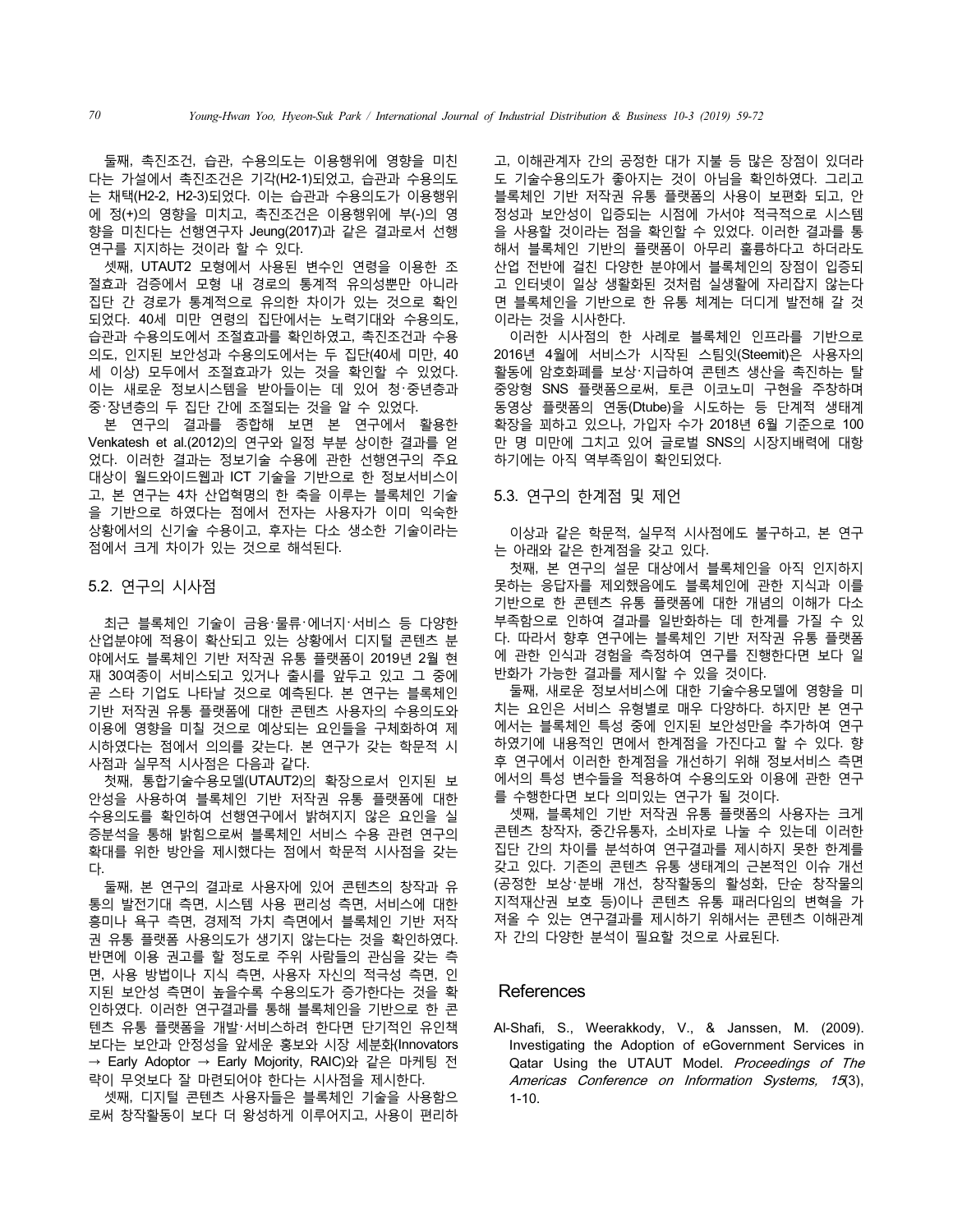- Arenas-Gaitan, J., Peral-Peral, B., & Ramon-Jeronimo, M. A. (2015). Elderly and internet banking: An Application of UTUT2. Journal of Internet Banking and Commerce,  $20(1)$ , 1-23.
- Bae, J. K. (2014). Research on effects on continuous using intention that perceived privacy, perceived security, and perceived interest of mobile cloud users have. The e-Business Studies, 15(3), 3-27.
- Barclay, D., Higgins, C., & Thompson, R. (1995). The partial least squares(PLS) approach to causal modeling: Personal computer adoption and use as an illustration. Technology Studies, 2(2), 285-324.
- Beck, R., Mülller-Bloch, C., & King, L. (2018). Governance in the Blockchain Economy: A Framework and Research Agenda. Journal of the Association for Information Systems, 19(10), 1020-1034.
- BoanNews. (2017). Korea Securities Depository Successfully proved the concept of blockchain-based electronic voting model. https://www.boannews.com/ media/view.asp?idx=65822.
- Buterin, V. (2014). Ethereum and Oracles. Ethereum Blog. https://blog.ethereum.org/2014/07/22/ethereum-and-oracle s/.
- Daj, A. (2018). Beyond Cryptocurrencies: Economic and Legal Facets of the Disruptive Potential of Blockchain Technology. Bulletin of the Transilvania University of Brasov. Economic Sciences. Series V, 11(2), 207-216.
- Davis, F. D. (1989). Perceived Usefulness, Perceived Ease of Use, and Use Acceptance of Information Technology. MIS Quarterly, 13(3), 319-339.
- Davis, F. D., Bagozzi, R. P., & Warshaw, P. R. (1989). User Acceptance of Computer Technology: A Comparison of Two Theoretical Models. Management Science, 35(8), 982-1002.
- Dudek, D. (2017). Possibilities of using blockchain technology in the area of education. Informatyka Ekonomiczna, 45(1), 55-65.
- Dutra, A., Tumasjan, A., & Welpe, I. M. (2018). Blockchain Is Changing How Media and Entertainment Companies. MIT Sloan Management Review, 60(1), 39-39.
- El-Masri, M., & Tarhini, A. (2017). Factors affecting the adoption of e-learning systems in Qatar and USA: Extending the Unified Theory of Acceptance and Use of Technology 2 (UTAUT2). Educational technology research and development, 65(3), 743-763.
- Elvira, A., & Ragil, M. K. (2016). Adoption of a Consumer Technology Online Shopping with Model MSMEs Unified Theory of Acceptance and Use of Technology 2. CR Journal, 02(01), 19-38.
- Francisco, K., & Swanson, D. (2018). The supply chain has no clothes: Technology adoption of blockchain for supply chain transparency. Logistics, 2(1).
- Gupta, S., & Kim, H. W. (2007). The moderating effect of transaction experience on the decision calculus in

on-line repurchase. International Journal of Electronic Commerce, 12(1), 127-158.

- Hair, J. F., Black, W. C., Babin, B. J., Anderson, R. E., & Tatham, R. L. (2006). Multivariate data analysis. Upper Saddle River, NJ: Pearson Prentice Hall, 6.
- Herlihy, M. (2019). Blockchains from a Distributed Computing Perspective. Communications of the ACM, 62(2), 78-85.
- Hoy, M. B. (2017). An Introduction to the Blockchain and Its Implications for Libraries and Medicine. Medical Services Quarterly, 36(3), 273-279.
- Ir.Listyo, D. H., & Lisandy, A. S. (2014). Factors Affecting the Use Behavior of Social Media Using UTAUT 2 Model. Proceedings of the First Asia-Pacific Conference on Global Business, Economics, Finance and Social Sciences, (AP14Singapore Conference), S471, 1-3.
- Jati, N. J., & Laksito, H. (2012). Analisis Faktor-Faktor Yang Mempengaruhi Minat Pemanfaatan Dan Penggunaan Sistem e-Ticket(Studi Empiris pada Biro Perjalanan di Kota Semarang). Fakultas Economika Dan Bisnis Universitas.
- Jeung, E. G. (2017). An Empirical Study on the User Acceptance of Internet Primary Bank based on UTAUT2. The e-business studies, 18(3), 75-95.
- Jim, W. (2019). A Hitchhiker's Guide to the Blockchain Universe. Communications of the ACM, 62(3), 38-42.
- Kalakota, R., & Whinston, A. B. (1997). Electronic Commerce: A Manager's Guide. Addison-Wesley Publishing Company, Inc., Reprinted by permission of Addison Wesley Longman, Inc.
- Karame, G., & Capkun, S. (2017). Blockchain Security and Privacy. IEEE Security and Privacy Magazine, 16(4), 11-12.
- Klaus, S. (2018). Klaus Schwab' The Fourth Industrial Revolution - The Next. Eulyoo Publishing Co. LTd.
- Lee, S. H., & Shim, C. H. (2013). Policy direction due to evolution of digital contents distribution platform - Centering around C2C distribution platform. Korea Creative Content Agency, KOCCA Focus, 53(05).
- Martins, C. (2013). Exploring digital music online: User acceptance and adoption of online music services. Instituto Superior de Economia Gestão.
- Melanie, S. (2015). Blockchain Bluprint for a New Economy. O'REILLY Media, Inc.
- Moore, G. C., & Benbasat, I. (1991). Development of an Instrument to Measure the Perceptions of Adopting an Information Technology Innovation. The Institute of Management Sciences, Information Systems Research, 2(3), 192-222.
- Moran, M., Hawkes., & Gayar, O. E. (2010). Tablet Personal Computer Integration in Higher Education: Applying the Unified Theory of Acceptance and Use Technology Model to Understand Supporting Factors. Journal of Educational Computer Research, 42(1), 79-102.